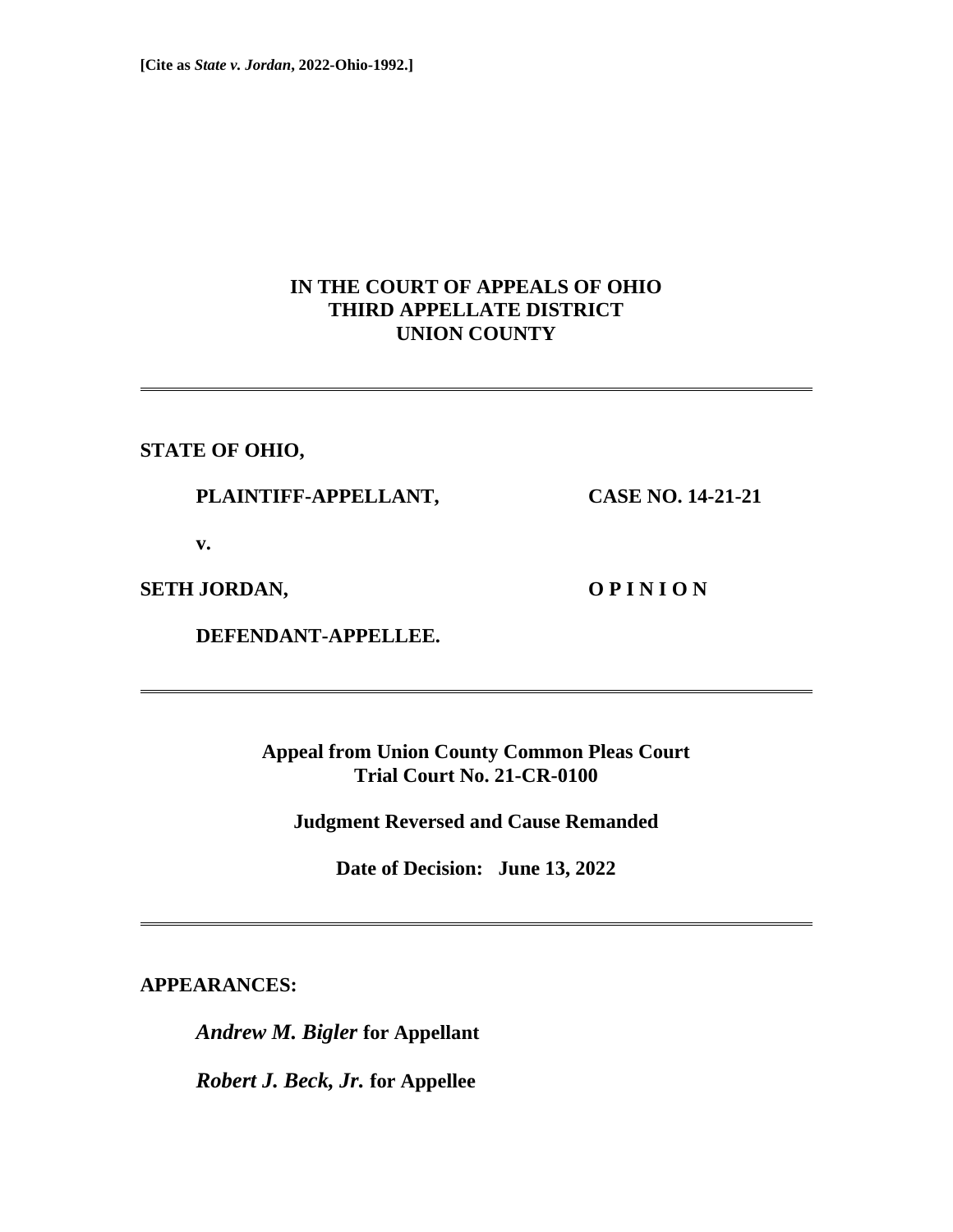#### **MILLER, J.**

**{¶1}** Plaintiff-appellant, the State of Ohio, appeals the October 14, 2021 judgment of the Union County Court of Common Pleas granting defendantappellee, Seth Jordan's, motion to suppress evidence of suspected marijuana being grown on his property near his home. For the reasons that follow, we reverse.

#### **I. Facts & Procedural History**

**{¶2}** On September 8, 2020, law enforcement officers from the Union County Sheriff's Department and the Ohio Bureau of Criminal Investigation participated in a countywide marijuana eradication operation. The operation involved a police helicopter and a trained spotter who would look for marijuana plants from his position in the helicopter. Whenever the spotter located a suspected marijuana grow on the ground below, ground-based officers would respond to the helicopter's location and remove the suspected marijuana.

**{¶3}** As the eradication operation moved throughout Union County, the police helicopter eventually came to Jordan's rural property in Richwood, Ohio. From his position in the airspace above Jordan's property, the spotter observed what he suspected to be marijuana plants growing near Jordan's residence. The groundbased officers were notified of the spotter's sighting and they responded in force. On their arrival at Jordan's property, the ground-based officers encountered Jordan's girlfriend, Patricia Ralstad, and told her that marijuana had been observed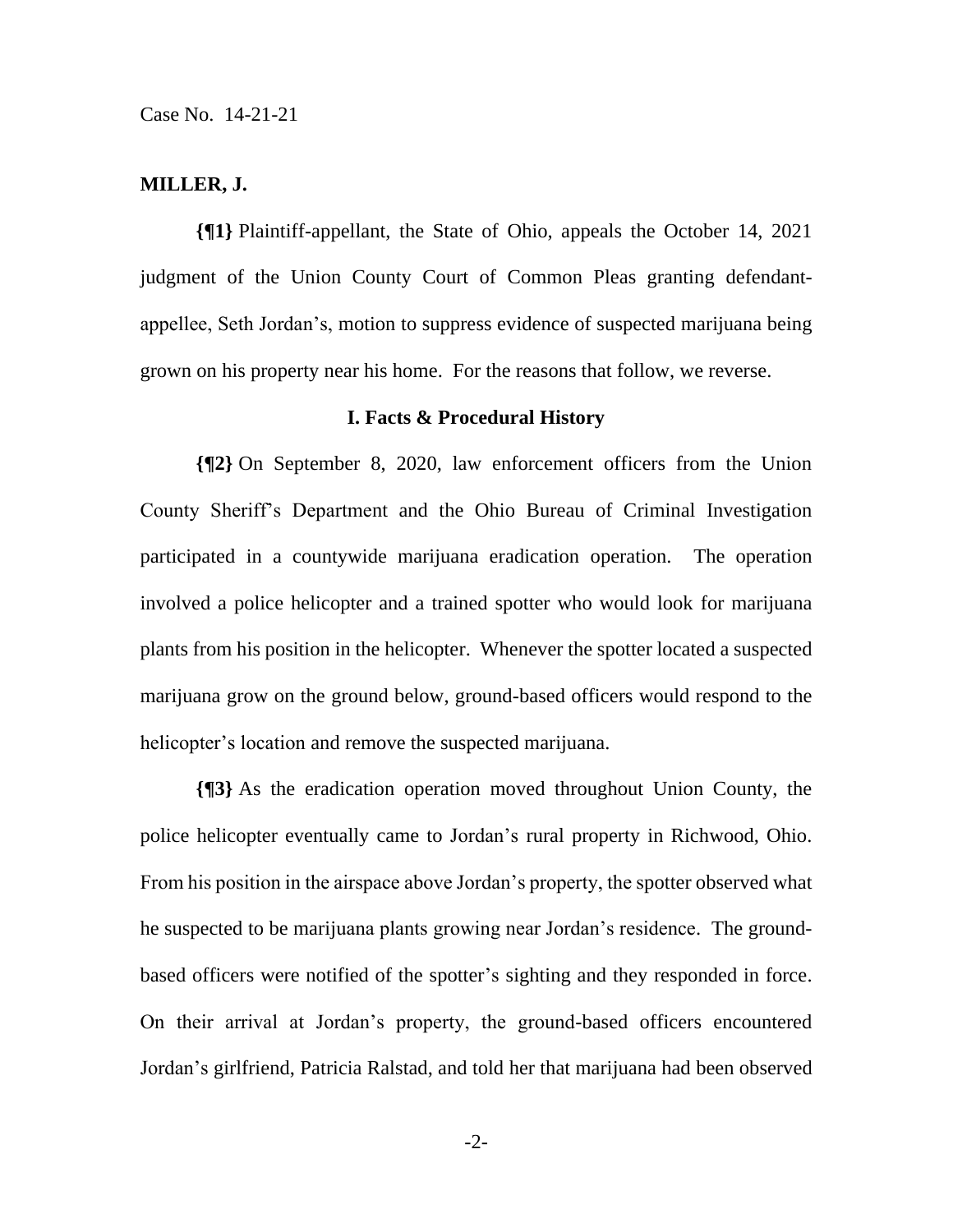growing on Jordan's property. The officers then obtained Ralstad's written consent to search the property. In all, eight suspected marijuana plants were seized from the area immediately surrounding Jordan's residence.

**{¶4}** On May 28, 2021, the Union County Grand Jury returned an indictment charging Jordan with one count of illegal cultivation of marihuana in violation of R.C. 2925.04(A), a third-degree felony, and one count of possession of marihuana in violation of R.C. 2925.11(A), a third-degree felony. On June 23, 2021, Jordan appeared for arraignment and pleaded not guilty to the counts of the indictment.

**{¶5}** On September 1, 2021, Jordan was granted leave to file a motion to suppress evidence. Jordan then filed his suppression motion on September 7, 2021. In his motion, Jordan sought to exclude all evidence obtained through the search of his property and the subsequent investigation. He argued that the warrantless observation of the curtilage of his home from the police helicopter constituted an unreasonable search that violated his rights under the Fourth Amendment to the United States Constitution. Although Jordan acknowledged that Ralstad had consented to the search of his property that ultimately led to the seizure of the suspected marijuana plants, he maintained that Ralstad's consent was constitutionally invalid because of its temporal proximity to the illegal aerial observation and the arrival of the ground-based officers.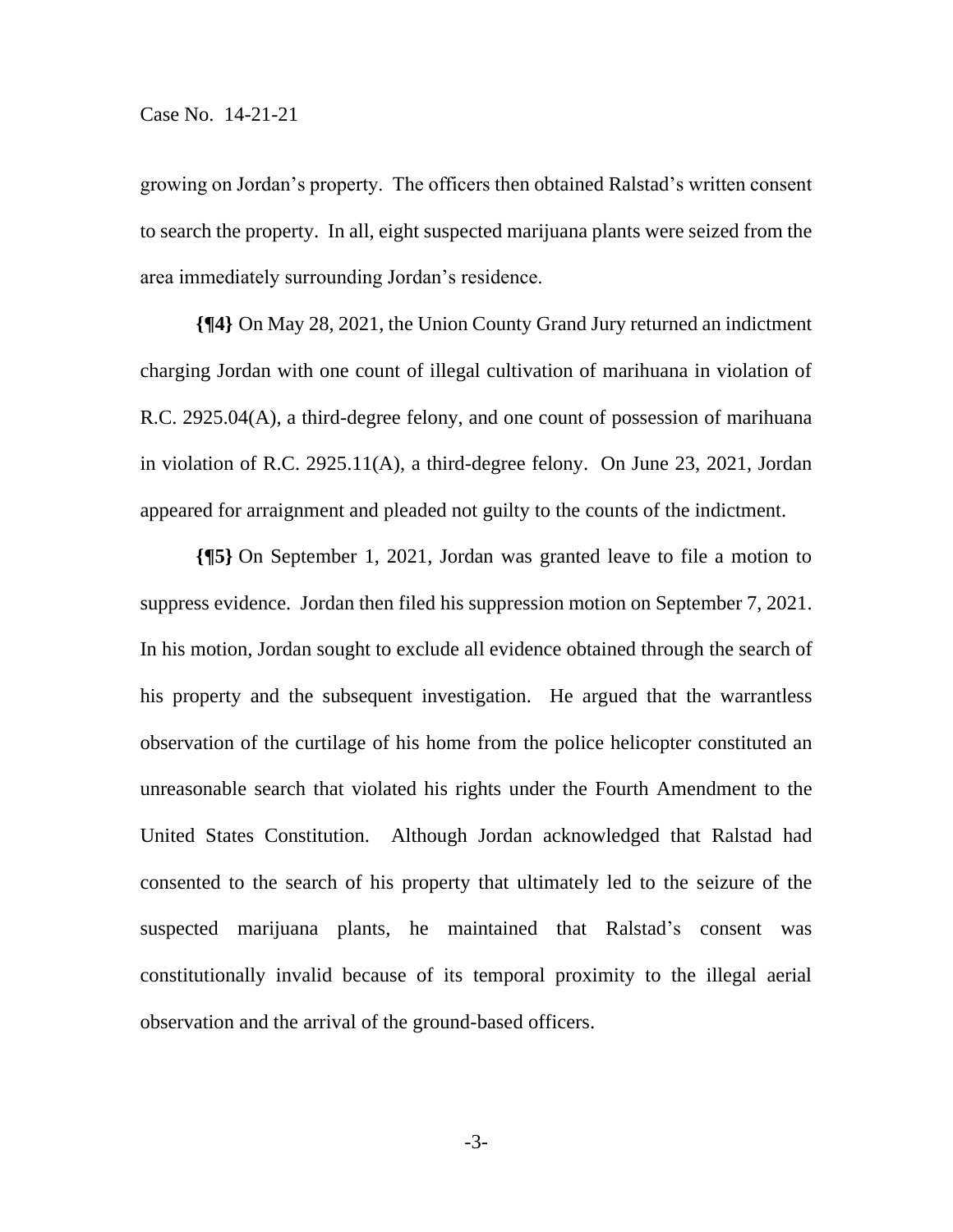**{¶6}** A suppression hearing was held on October 5, 2021. On October 14, 2021, the trial court granted Jordan's suppression motion. At the heart of the trial court's ruling was the following brief analysis:

From the exhibits and testimony, the Court finds [Jordan] had a reasonable expectation of privacy. His home was located well off the road. No passer-by could view the plants growing in the curtilage of the property. The Court finds from the testimony that the helicopter was extremely low. From the testimony, it appeared to be less than 300 feet. But for this violation of [Jordan's] reasonable expectation of privacy, the subsequent investigation would not have occurred.

(Doc. No. 21). Consequently, the trial court suppressed the suspected marijuana seized from Jordan's property. In doing so, the trial court did not consider the validity of Ralstad's consent, instead erroneously indicating in its judgment entry that the "defense chose not to pursue the voluntariness of the Consent to Search."

## **II. Assignments of Error**

**{¶7}** On October 15, 2021, the State timely filed a notice of appeal and a certification pursuant to Crim.R.  $12(K)$ . It raises the following three assignments of error for our review:

**1. The trial court erred by not requiring appellee prove he had a reasonable expectation of privacy in the airspace above his house before requiring the State to justify the search.**

**2. The trial court erred in finding a violation of appellee's Fourth Amendment right against unreasonable searches and seizures.**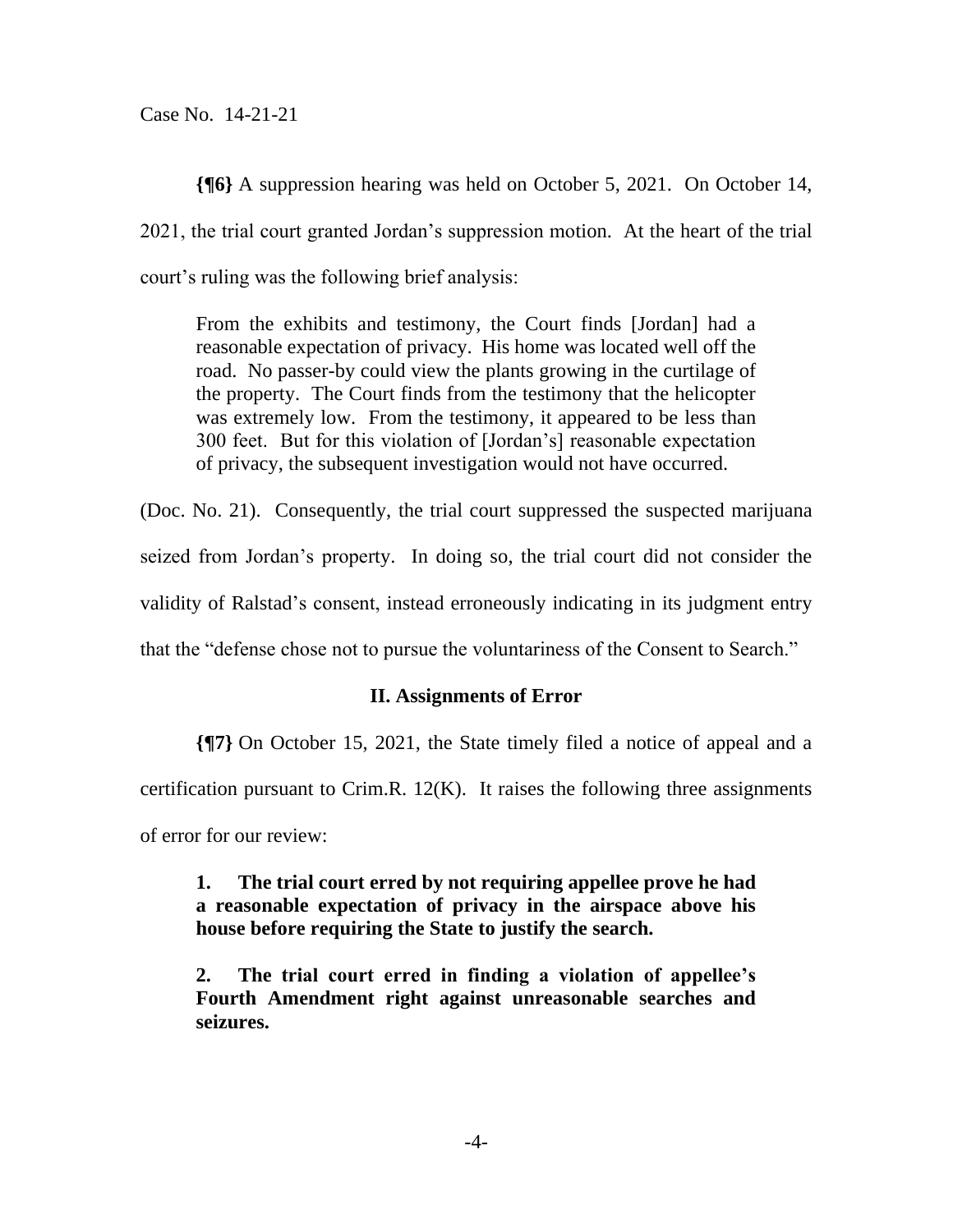## **3. Even if there was a Fourth Amendment violation, the trial court erred in applying the exclusionary rule to the evidence obtained.**

For ease of discussion, we consider the State's first and second assignments of error

together, followed by its third assignment of error.

## **III. Discussion**

## **A. First & Second Assignments of Error: Did Jordan have the burden of proving that he had a legitimate expectation of privacy and did the trial court err by granting Jordan's motion to suppress evidence?**

**{¶8}** In its first and second assignments of error, the State argues that the trial court committed various errors in granting Jordan's suppression motion. In its first assignment of error, the State maintains the trial court erred by failing to place the burden on Jordan to prove he had a reasonable expectation of privacy that was invaded by the aerial surveillance of his property. In its second assignment of error, the State contends the trial court erred by granting Jordan's suppression motion because the aerial surveillance of Jordan's property did not violate the Fourth Amendment. Specifically, the State argues that based on the evidence introduced at the suppression hearing, Jordan could not have reasonably expected that the curtilage of his property would be shielded from aerial observation. Therefore, the State claims, the aerial surveillance did not constitute a "search" within the meaning of the Fourth Amendment.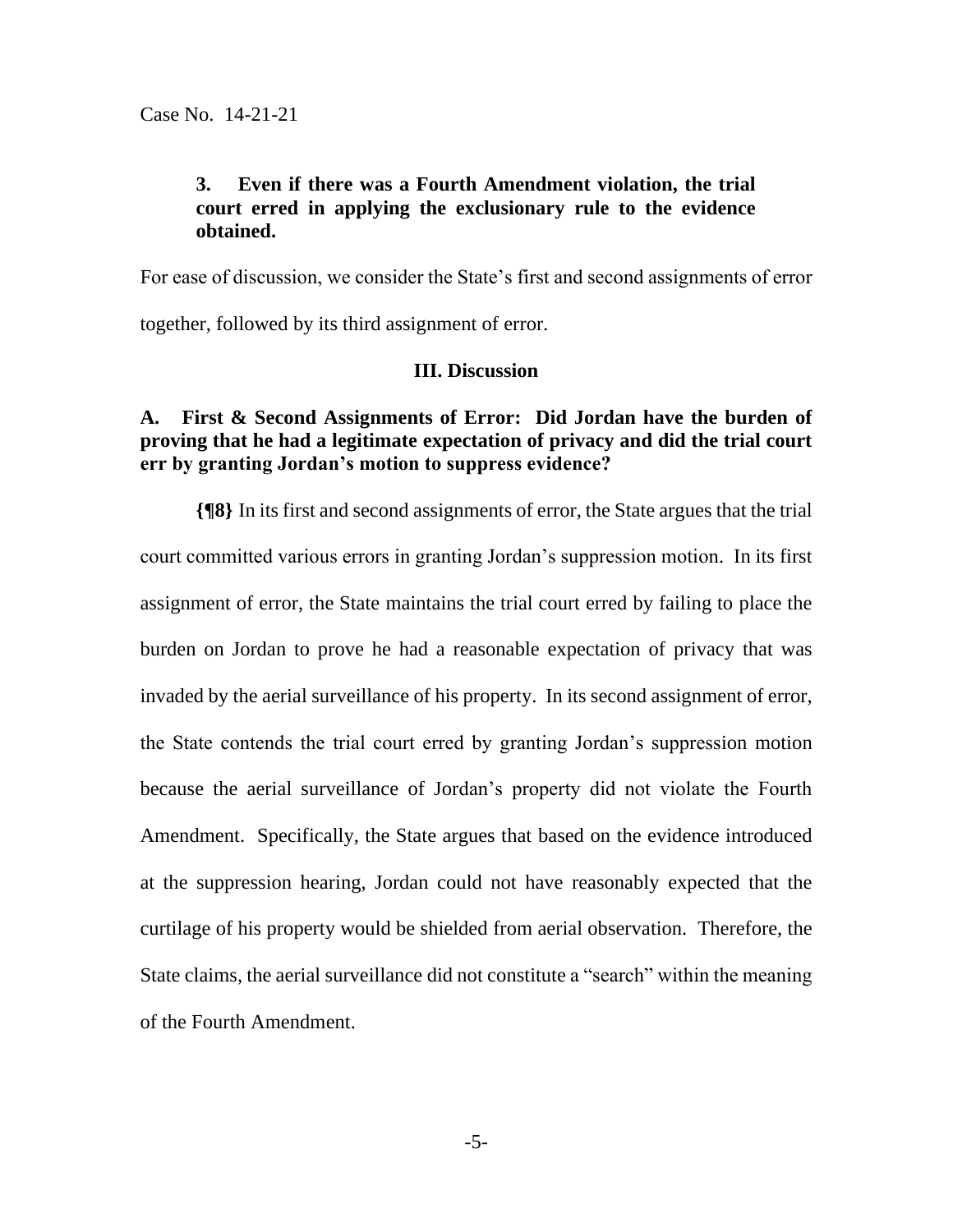#### **i. Standard of Review**

**{¶9}** "Appellate review of a motion to suppress presents a mixed question of law and fact." *State v. Burnside*, 100 Ohio St.3d 152, 2003-Ohio-5372, ¶ 8. At a suppression hearing, the trial court assumes the role of trier of fact and, as such, is in the best position to evaluate the evidence and the credibility of witnesses. *Id. See State v. Carter*, 72 Ohio St.3d 545, 552 (1995). When reviewing a ruling on a motion to suppress, "an appellate court must accept the trial court's findings of fact if they are supported by competent, credible evidence." *Burnside* at ¶ 8, citing *State v. Fanning*, 1 Ohio St.3d 19 (1982). With respect to the trial court's conclusions of law, however, our standard of review is de novo, and we must independently determine whether the facts satisfy the applicable legal standard. *Id.*, citing *State v. McNamara*, 124 Ohio App.3d 706 (4th Dist.1997).

## **ii. The Fourth Amendment & Aerial Surveillance**

**{¶10}** The Fourth Amendment to the United States Constitution provides:

The right of the people to be secure in their persons, houses, papers, and effects, against unreasonable searches and seizures, shall not be violated, and no Warrants shall issue, but upon probable cause, supported by Oath or affirmation, and particularly describing the place to be searched, and the persons or things to be seized.

"The Fourth Amendment proscribes all unreasonable searches \* \* \*." *Mincey v. Arizona*, 437 U.S. 385, 390, 98 S.Ct. 2408 (1978). "[T]he text of the Fourth Amendment does not specify when a search warrant must be obtained \* \* \*."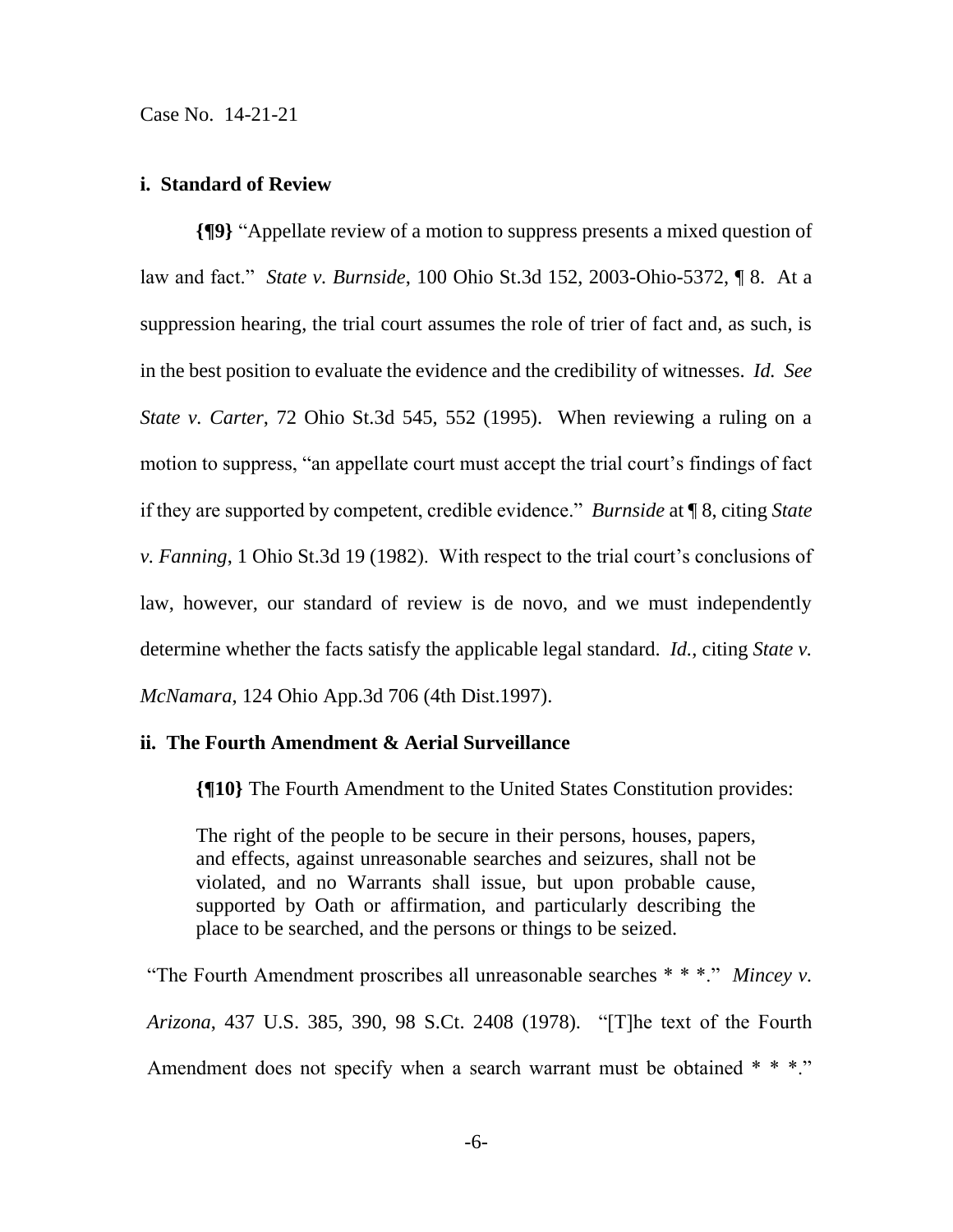*Kentucky v. King*, 563 U.S. 452, 459, 131 S.Ct. 1849 (2011). However, "it is a cardinal principle that 'searches conducted outside the judicial process, without prior approval by judge or magistrate, are per se unreasonable under the Fourth Amendment—subject only to a few specifically established and well-delineated exceptions.'" *Mincey* at 390, quoting *Katz v. United States*, 389 U.S. 347, 357, 88 S.Ct. 507 (1967).

**{¶11}** "[W]hen it comes to the Fourth Amendment, the home is first among equals," and at its "'very core' stands 'the right of a man to retreat into his own home and there be free from unreasonable governmental intrusion.'" *Florida v. Jardines*, 569 U.S. 1, 6, 133 S.Ct. 1409 (2013), quoting *Silverman v. United States*, 365 U.S. 505, 511, 81 S.Ct. 679 (1961). The curtilage of a home, defined as the area "'immediately surrounding and associated with the home,'" is "'part of the home itself for Fourth Amendment purposes.'" *Id.*, quoting *Oliver v. United States*, 466 U.S. 170, 180, 104 S.Ct. 1735 (1984). "The protection afforded the curtilage is essentially a protection of families and personal privacy in an area intimately linked to the home, both physically and psychologically, where privacy expectations are most heightened." *California v. Ciraolo*, 476 U.S. 207, 212-213, 106 S.Ct. 1809 (1986). Therefore, as a general matter, it is presumptively unreasonable for the government to conduct a search of a home or its curtilage without a warrant. *United States v. Perea-Rey*, 680 F.3d 1179, 1184 (9th Cir.2012).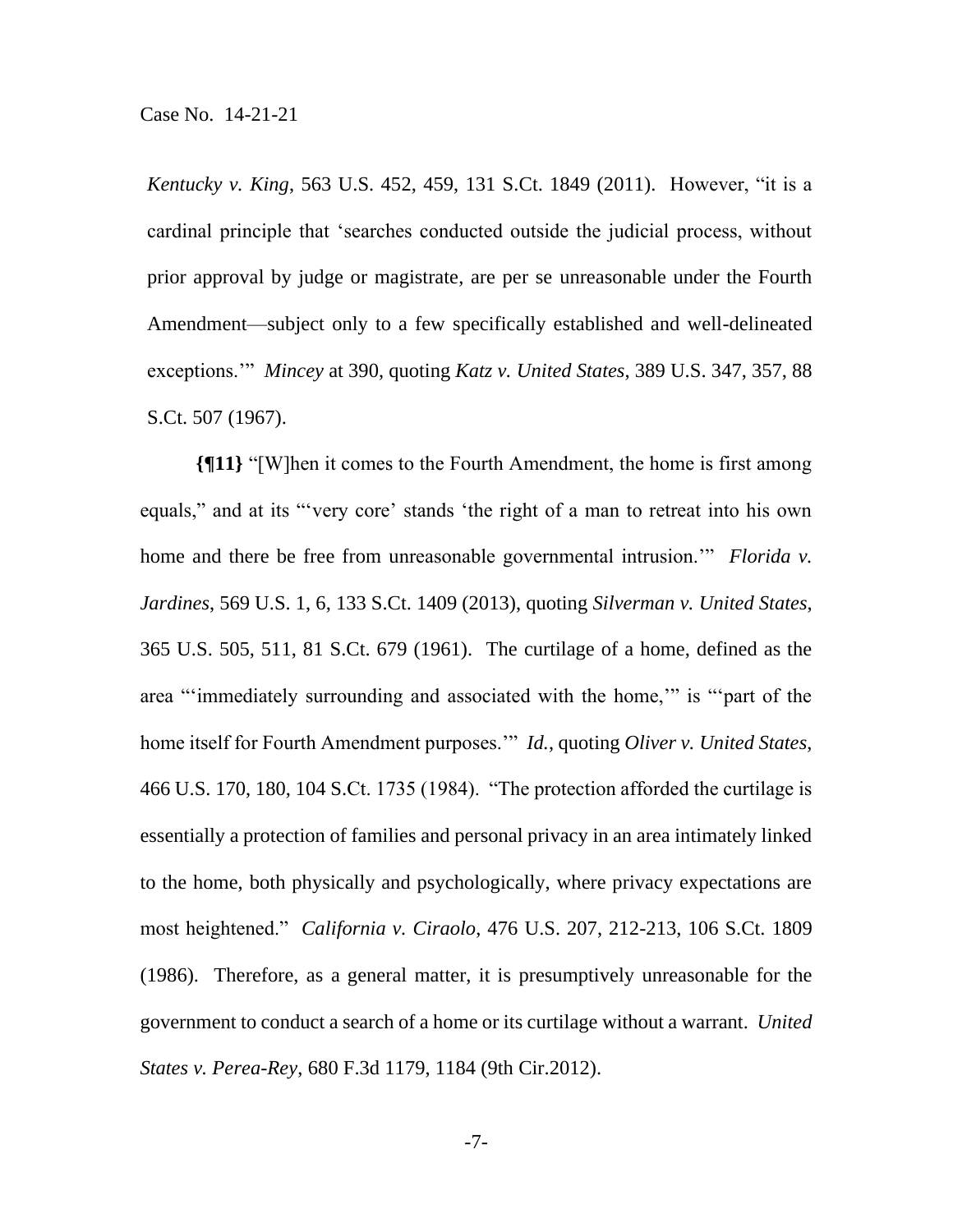**{¶12}** But a "search" within the meaning of the Fourth Amendment does not necessarily occur whenever a government actor obtains information by visually surveilling a home or its curtilage. Instead, in many such cases, "[w]hether a search has occurred for Fourth Amendment purposes depends upon whether the person invoking the Fourth Amendment's protections can claim a '"legitimate expectation of privacy"' that has been infringed by government action." 1 *State v. Eads*, 1st Dist. Hamilton Nos. C-190213, C-190214 and C-190215, 2020-Ohio-2805, ¶ 12, quoting *Smith v. Maryland*, 442 U.S. 735, 740, 99 S.Ct. 2577 (1979). "This inquiry turns on whether an individual has a subjective expectation of privacy and whether that expectation is one that society recognizes as reasonable." *Id.*, citing *Katz* at 351. As a result, "a Fourth Amendment search does *not* occur—even when the explicitly protected location of a *house* is concerned—unless 'the individual manifested a subjective expectation of privacy in the object of the challenged search,' and 'society [is] willing to recognize that expectation as reasonable.'" (Emphasis sic.) *Kyllo v. United States*, 533 U.S. 27, 33, 121 S.Ct. 2038 (2001), quoting *Ciraolo* at 211.

**{¶13}** "Courts applying the subjective expectation prong have looked to the individuals' affirmative steps to conceal and keep private whatever item was the

<sup>&</sup>lt;sup>1</sup> In other cases, a "search" might be found if a government actor "physically occupied private property for the purpose of obtaining information." *United States v. Jones*, 565 U.S. 400, 404-405, 132 S.Ct. 945 (2012). The reasonable-expectation-of-privacy test detailed in this section "has been *added to*, not *substituted for*, the common-law trespassory test." (Emphasis sic.) *Id.* at 409.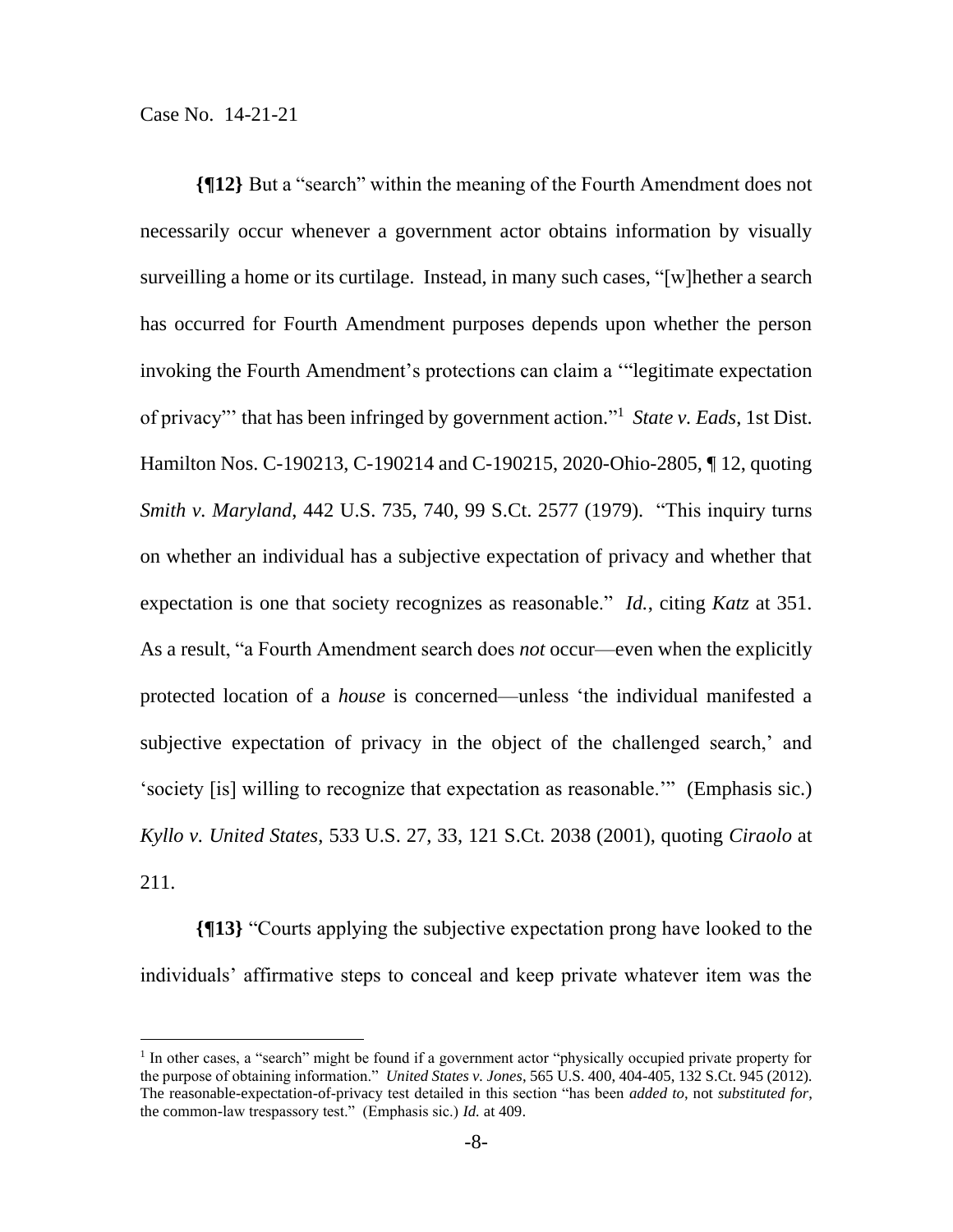subject of the search." *United States v. Yang*, 478 F.3d 832, 835 (7th Cir.2007). "[A]n individual claiming a subjective expectation of privacy must exhibit that expectation, i.e., he or she must not have manifested by his or her conduct a voluntary consent to the \* \* \* allegedly invasive actions." *Id.* By contrast, when assessing whether an individual's expectation of privacy is reasonable, "'[t]he test \* \* \* is not whether the individual chooses to conceal assertedly "private" activity,' but instead 'whether the government's intrusion infringes upon the personal and societal values protected by the Fourth Amendment.'" *Ciraolo* at 212, quoting *Oliver* at 181-183.

**{¶14}** On two previous occasions, the Supreme Court of the United States has applied the reasonable-expectation-of-privacy test to aerial surveillance of the curtilage of a private residence. In the first of these cases, *California v. Ciraolo*, law enforcement officers received a tip that marijuana was growing in Ciraolo's backyard, which was shielded from view at ground level by two fences. *Ciraolo*, 476 U.S. at 209. The officers secured a private plane and flew over Ciraolo's property, where, at an altitude of 1,000 feet, marijuana was observed growing in a garden plot in the yard. *Id.* On the basis of the naked-eye observation, a search warrant was obtained and marijuana plants were seized from Ciraolo's property. *Id.* at 209-210. From these facts, the Supreme Court accepted that the marijuana was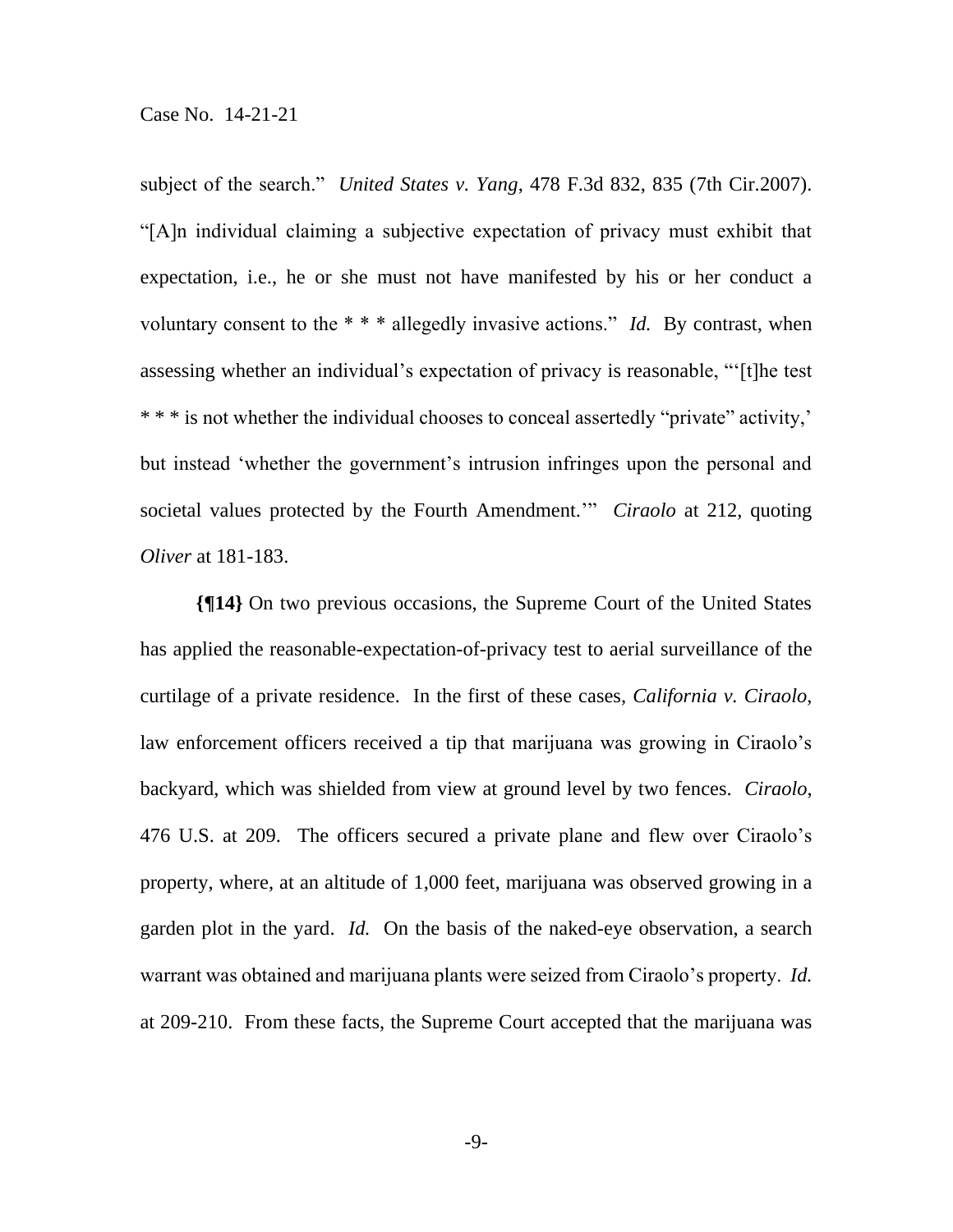observed in the curtilage of Ciraolo's home and acknowledged Ciraolo's heightened

expectations of privacy in his yard, but nevertheless observed:

That [an] area is within the curtilage does not itself bar all police observation. The Fourth Amendment protection of the home has never been extended to require law enforcement officers to shield their eyes when passing by a home on public thoroughfares. Nor does the mere fact that an individual has taken measures to restrict some views of his activities preclude an officer's observations from a public vantage point where he has a right to be and which renders the activities clearly visible. \* \* \* "What a person knowingly exposes to the public, even in his own home or office, is not a subject of Fourth Amendment protection."

*Id.* at 211-213, quoting *Katz*, 389 U.S. at 351. The court found that the marijuana was observed from a position "within public navigable airspace \* \* \* in a physically nonintrusive manner" and that "[a]ny member of the public flying in this airspace who glanced down could have seen everything that [the] officers observed." *Id.* at 213-214. Accordingly, the court concluded that the aerial observation from an altitude of 1,000 feet did not violate the Fourth Amendment because, "[i]n an age where private and commercial flight in the public airways is routine," Ciraolo's "expectation that his garden was protected from such observation is unreasonable and is not an expectation that society is prepared to honor." *Id.* at 214-215.

**{¶15}** The Supreme Court returned to the issue of aerial surveillance in *Florida v. Riley*, which involved aerial surveillance from a much lower altitude. In *Riley*, law enforcement officers received an anonymous tip that marijuana was being grown on Riley's five-acre rural property. *Florida v. Riley*, 488 U.S. 445, 448, 109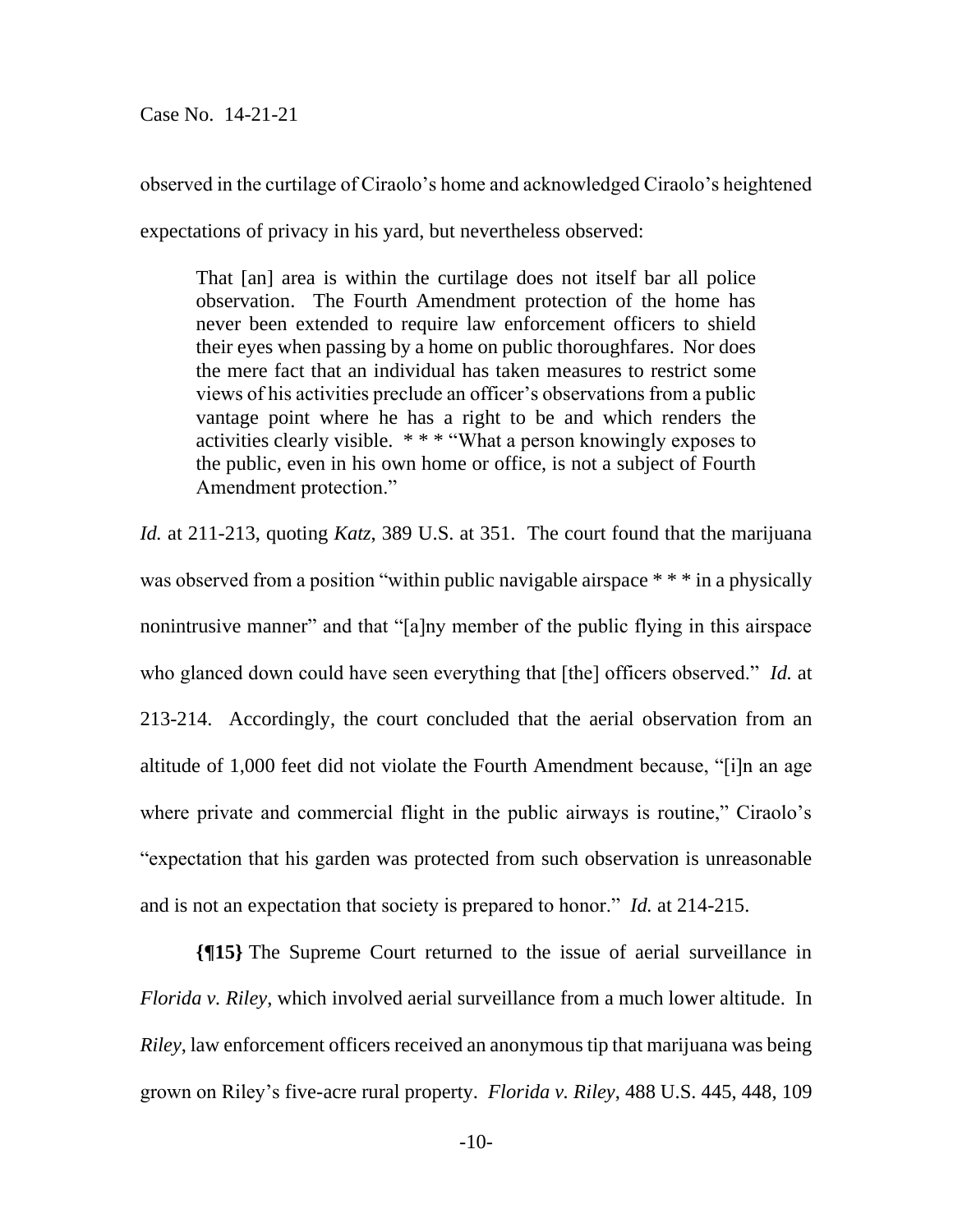S.Ct. 693 (1989). When investigators went to Riley's property, they found that much of the property could not be observed from ground level. As the court described:

A greenhouse was located 10 to 20 feet behind [Riley's] mobile home. Two sides of the greenhouse were enclosed. The other two sides were not enclosed but the contents of the greenhouse were obscured from view from surrounding property by trees, shrubs, and the mobile home. The greenhouse was covered by corrugated roofing panels, some translucent and some opaque.  $* * * [T]$  wo of the panels, amounting to approximately 10% of the roof area, were missing. A wire fence surrounded the mobile home and the greenhouse, and the property was posted with a "DO NOT ENTER" sign.

*Id.* Undeterred, an investigating officer secured a helicopter and flew over Riley's property at a height of 400 feet. *Id.* With his naked eye, the officer was able to see through the openings in the greenhouse and identify what he believed to be marijuana. *Id.* Based on these observations, a search warrant was secured, and marijuana was located during the ensuing search of the greenhouse. *Id.* at 448-449.

**{¶16}** A four-Justice plurality of the court concluded that the aerial observation of Riley's greenhouse did not violate the Fourth Amendment. The plurality found that, as in *Ciraolo*, the property surveyed was within the curtilage of Riley's home and that Riley had manifested a subjective expectation of privacy in the greenhouse. *Id.* at 450. Yet, the plurality concluded, Riley's expectation of privacy was not reasonable because "[a]ny member of the public could legally have been flying over [his] property in a helicopter at the altitude of 400 feet and could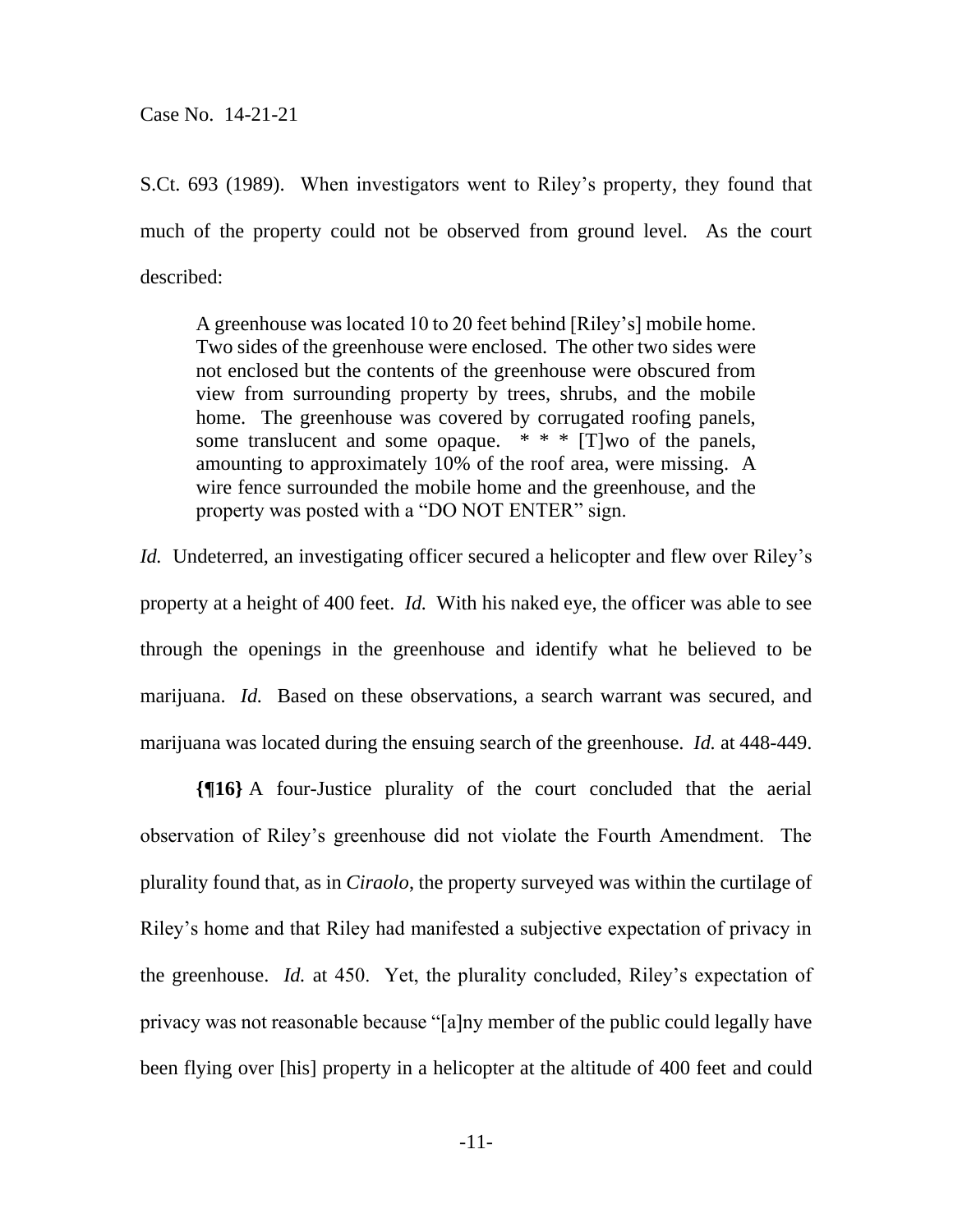have observed Riley's greenhouse." *Id.* at 451. Although the plurality observed that it would have been "a different case if flying at that altitude had been contrary to law or regulation," it cited Federal Aviation Administration ("FAA") regulations that allow helicopters to operate at almost any altitude provided that the operation is conducted "without hazard to persons or property on the surface" and in compliance with routes or altitudes specifically prescribed for helicopters by the FAA. *Id.* at 451 and 451, fn. 3; *see* 14 C.F.R. 91.119(d)(1). While cautioning that the observation of the curtilage of a home from an aircraft might not "always pass muster under the Fourth Amendment simply because the [aircraft] is within the navigable airspace specified by law," the plurality stated that it was "obvious[ly] importan[t] that the helicopter [flying over Riley's property] was *not* violating the law \* \* \*." (Emphasis sic.) *Id.* at 451. Furthermore, the plurality found "nothing in the record or before [the court] to suggest that helicopters flying at 400 feet are sufficiently rare in this country to lend substance to [Riley's] claim that he reasonably anticipated that his greenhouse would not be subject to observation from that altitude." *Id.* at 451-452. Finally, the plurality found it significant that there was no evidence that the helicopter interfered with Riley's normal use of his property by exposing the "intimate details connected with the use of the home or curtilage" to observation, causing "undue noise," creating a threat of injury, or kicking up wind or dust. *Id.* at 452.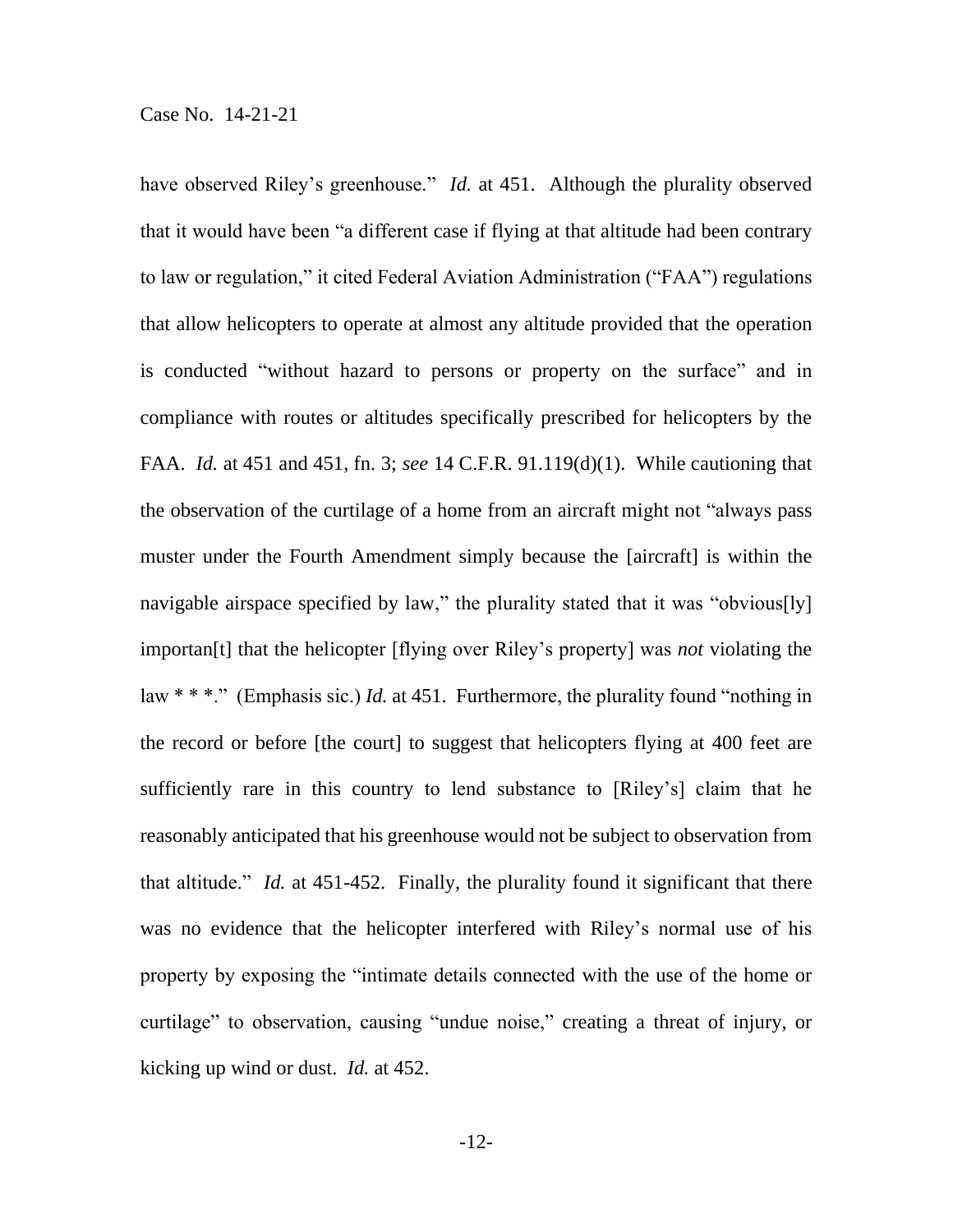**{¶17}** In a separate concurrence, Justice O'Connor agreed with the plurality that the aerial surveillance of Riley's property did not violate the Fourth Amendment. However, Justice O'Connor believed that the plurality's analysis rested "too heavily on compliance with FAA regulations whose purpose is to promote air safety," not to safeguard the rights protected by the Fourth Amendment. *Id.* at 452 (O'Connor, J., concurring). In Justice O'Connor's view, the relevant inquiry in determining whether Riley had a reasonable expectation of privacy was not "whether the helicopter was where it had a right to be under FAA regulations." *Id.* at 454 (O'Connor, J., concurring). Instead, the court should have asked "whether the helicopter was in the public airways at an altitude at which members of the public travel with sufficient regularity that Riley's expectation of privacy from aerial observation was not 'one that society is prepared to recognize as "reasonable."'" *Id.*, quoting *Katz*, 389 U.S. at 361. Justice O'Connor ultimately concluded that there was no Fourth Amendment violation because "the defendant must bear the burden of proving that his expectation of privacy was a reasonable one, and thus that a 'search' within the meaning of the Fourth Amendment even took place," and Riley had not introduced evidence demonstrating that the public rarely occupied airspace at an altitude of 400 feet as to support a reasonable expectation of privacy. *Id.* at 455 (O'Connor, J., concurring).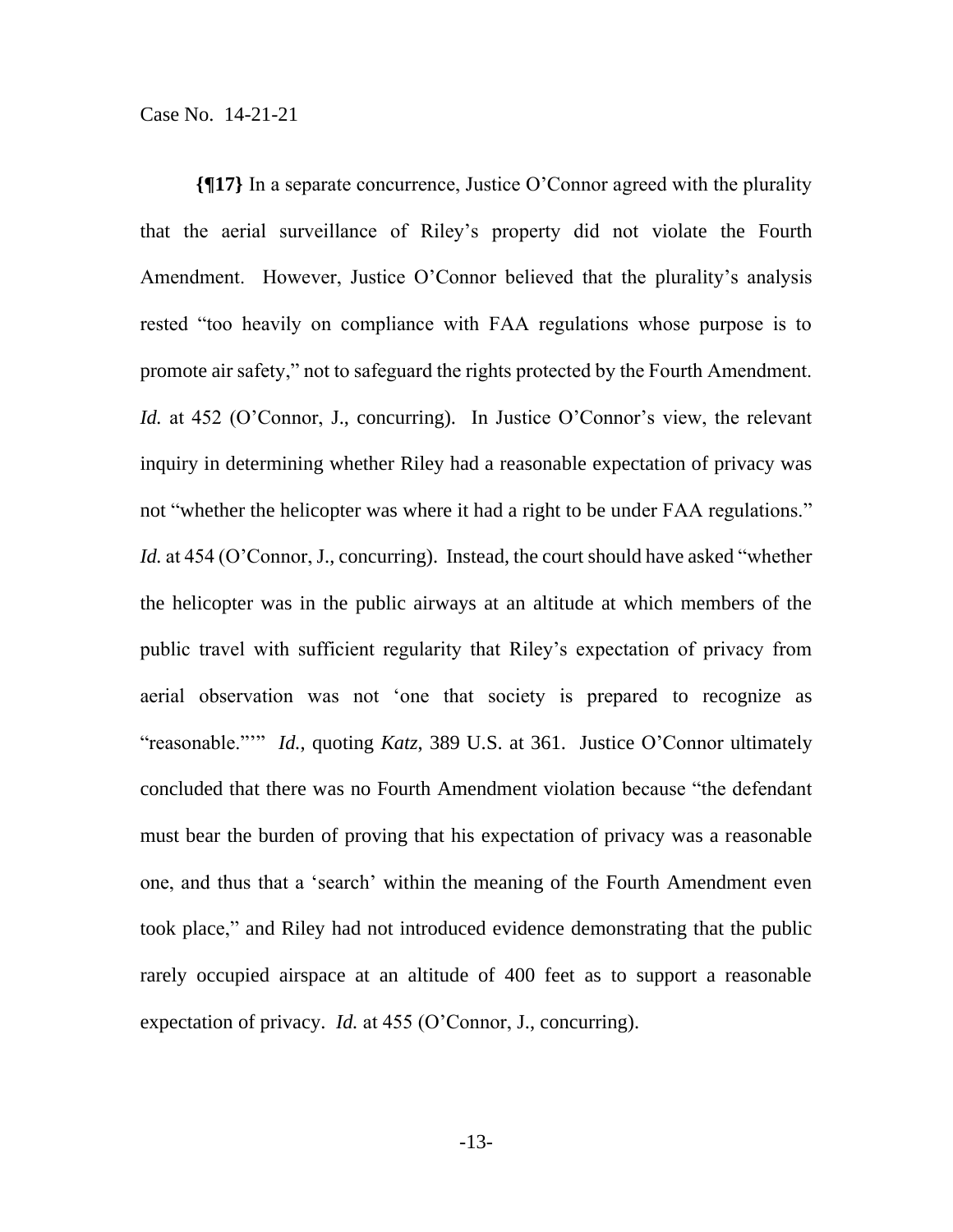## **iii. In this particular case, Jordan bore the burden of proving at the suppression hearing that he had a legitimate expectation of privacy as against the helicopter surveillance and that the surveillance was thus a "search."**

**{¶18}** In its first assignment of error, the State takes issue with the trial court's allocation of the burden of proof in this case. At the beginning of the suppression hearing, the State, seizing on Justice O'Connor's concurrence in *Riley*, argued that Jordan had the burden of proving that he had a reasonable expectation of privacy and, accordingly, that there was even a "search" within the meaning of the Fourth Amendment. (Oct. 5, 2021 Tr. at 5). The State maintained that Jordan had not "presented any allegations in [his] motion \* \* \* [or] any evidence in a statement of facts that would establish that he had a reasonable expectation of privacy in the location of the helicopter regardless of where it was." (Oct. 5, 2021 Tr. at 5). The State insisted that Jordan had not "met his burden" and that "if he were to present evidence, \* \* \* it would be his burden to go first before the State was obligated to justify its search." (Oct. 5, 2021 Tr. at 5). Without addressing whether a search occurred, the trial court required the State to proceed first, stating that "if it is a warrantless search, the State [generally] has the burden of going forward." (Oct. 5, 2021 Tr. at 4, 6-7). At the end of the hearing, the State renewed its "objection that [Jordan] did not prove that there was an expectation of privacy where the helicopter was located." (Oct. 5, 2021 Tr. at 88).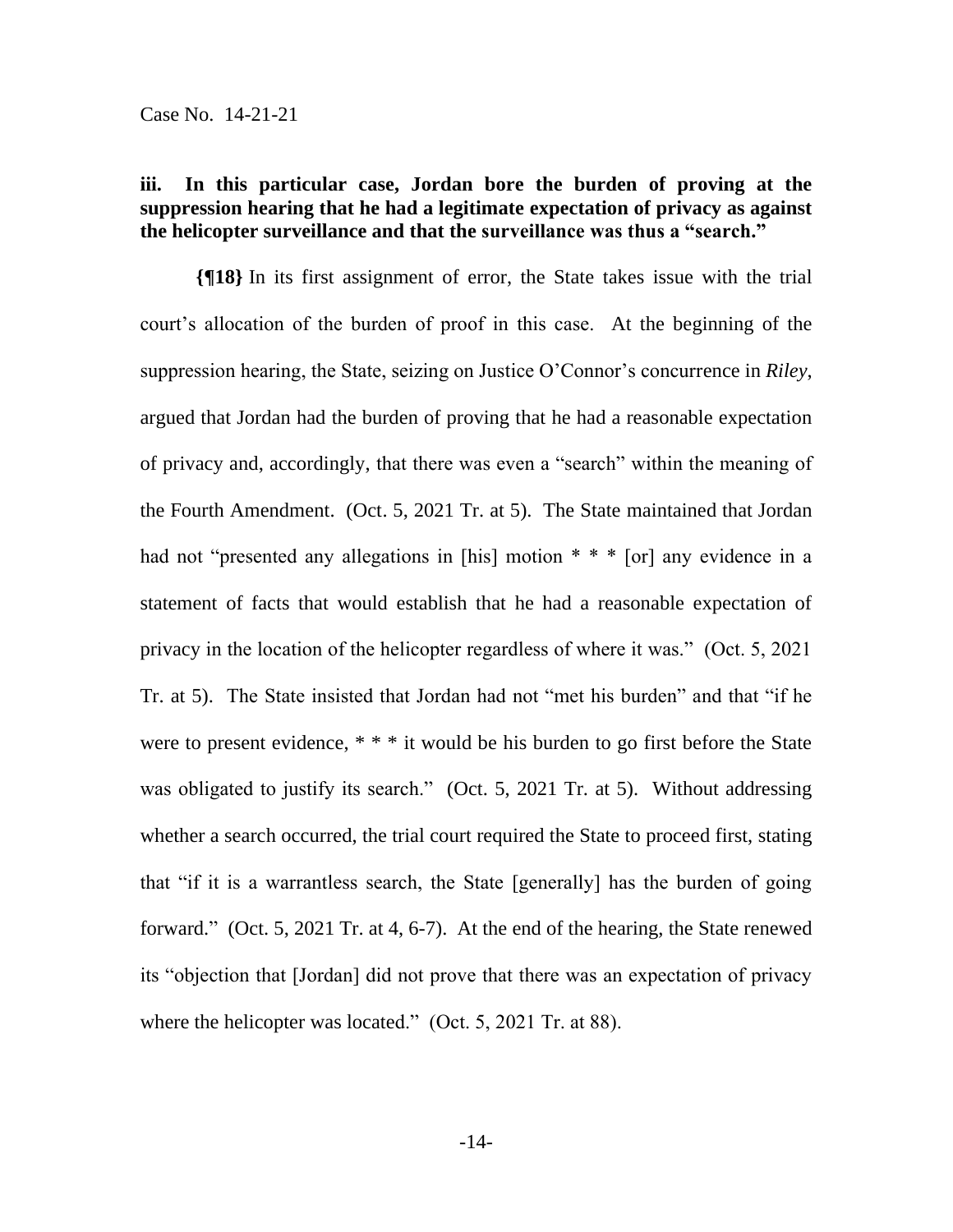**{¶19}** In its judgment entry granting Jordan's suppression motion, the trial court acknowledged the State's position that Jordan had the burden of showing that he had a reasonable expectation of privacy. However, the trial court stated that "[n]otwithstanding Justice O'Connor's dicta about [the] burden of proof on the defendant, the Court follows precedent that once the defendant specifies the grounds [for his suppression motion], the State has the burden by a preponderance of the evidence to show the reasonableness of a warrantless search." The trial court found "the State ha[d] failed to do so in this case" and consequently granted Jordan's suppression motion.

**{¶20}** Insofar as the trial court described the law as it is customarily applied to suppression motions and suppression hearings, the trial court's observations were accurate. Generally, "[t]o suppress evidence obtained pursuant to a warrantless search or seizure, the defendant must (1) demonstrate the lack of a warrant, and (2) raise the grounds upon which the validity of the search or seizure is challenged in such a manner as to give the prosecutor notice of the basis for the challenge." *Xenia v. Wallace*, 37 Ohio St.3d 216 (1988), paragraph one of the syllabus. "Once a defendant has demonstrated a warrantless search or seizure and adequately clarified that the ground upon which he challenges its legality is lack of probable cause, the prosecutor bears the burden of proof, including the burden of going forward with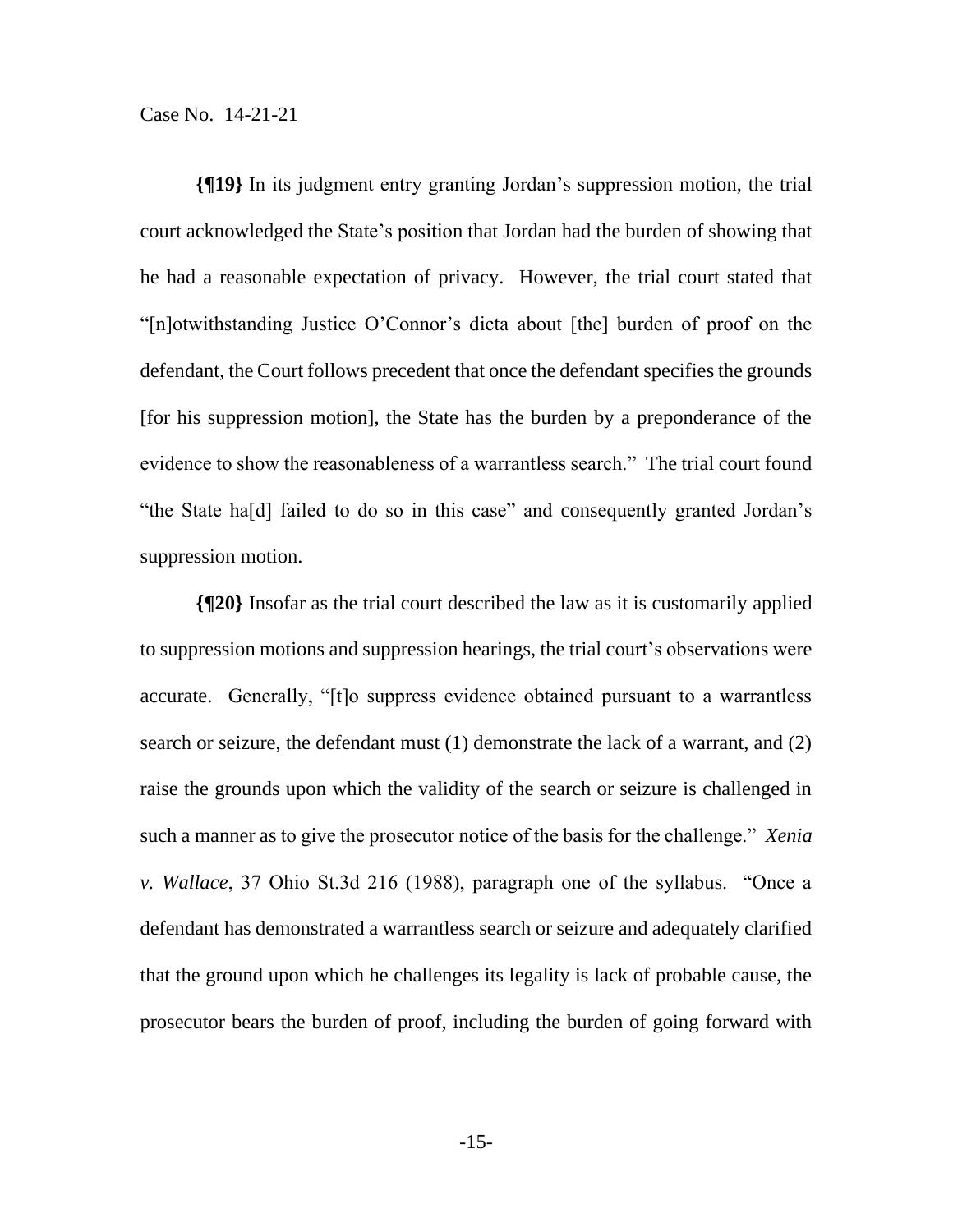evidence, on the issue of whether probable cause existed for the search or seizure." *Id.* at paragraph two of the syllabus.

**{¶21}** In applying these principles, at least one court has suggested that if (1) a defendant's suppression motion sets forth sufficiently particularized allegations such that, from the face of the motion, it appears that the defendant was the subject of a warrantless search or seizure and (2) the defendant clearly specifies the legal basis for their motion (e.g., no probable cause, no exception to the warrant requirement), the State's failure to present evidence at the suppression hearing, where it has the burden of proof from the outset, requires that the defendant's motion be granted. *See State v. Williams*, 7th Dist. Harrison No. 19 HA 0005, 2019-Ohio-5064, ¶ 16-22; *but see State v. Newell*, 1st Dist. Hamilton Nos. C-160453, C-160454, C-160455 and C-160456, 2017-Ohio-4143, ¶ 4-7, 18 (where the State asserted the burden of production to establish a warrantless search was on the defendant and the State did not present evidence at the suppression hearing, the trial court's decision granting the defendant's suppression motion was reversed because the defendant "failed to discharge her initial burden of production to show that her seizure was warrantless," thus never shifting the burden of proof to the State).

**{¶22}** In many cases, it is plain from the defendant's suppression motion that the governmental action described therein constitutes a warrantless "search" or "seizure" within the meaning of the Fourth Amendment. Oftentimes, the

-16-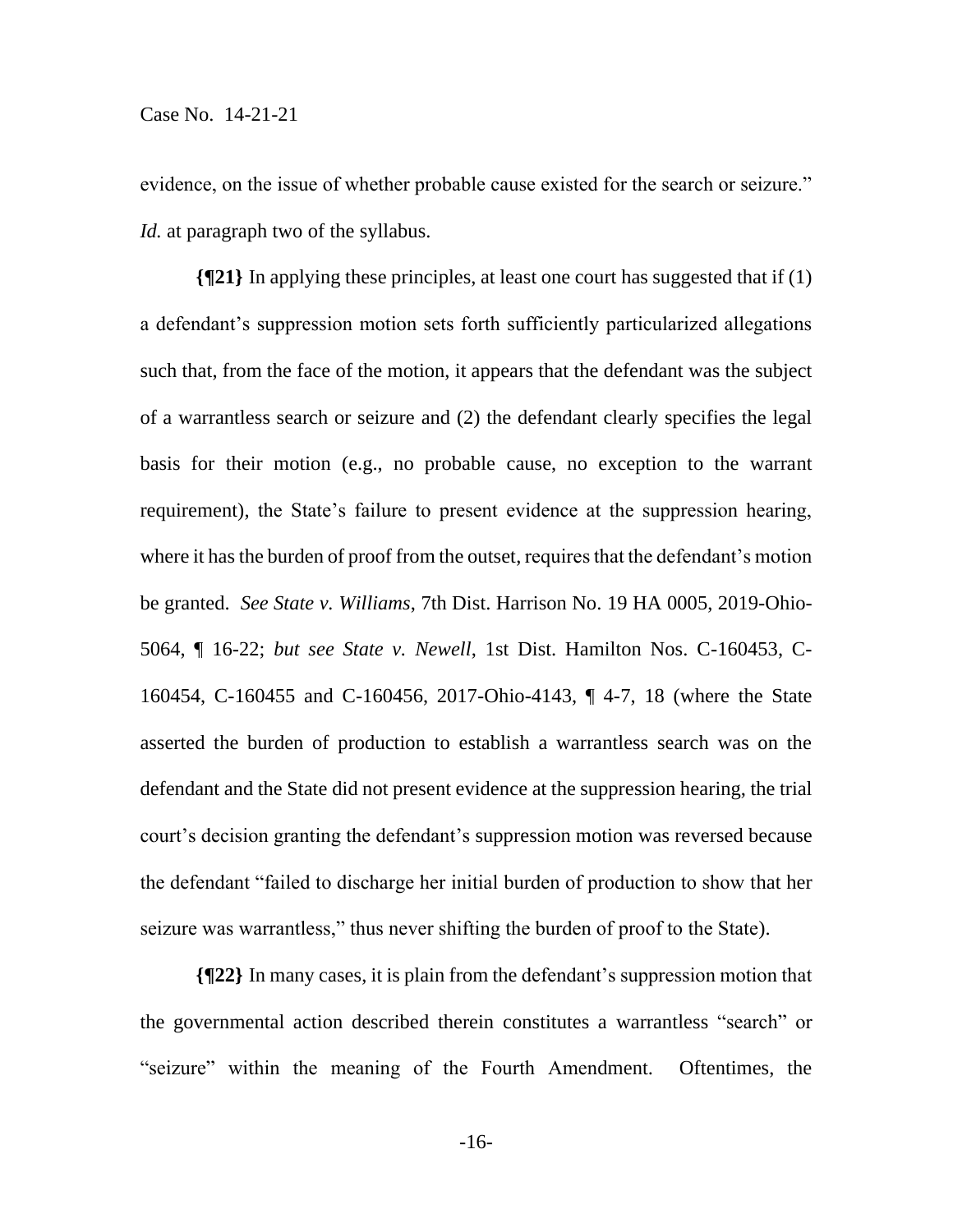prosecution stipulates there was a warrantless "search" or "seizure." In instances where the existence of a Fourth Amendment "search" or "seizure" is not disputed, or where the applicability of the Fourth Amendment is conceded, these procedures make sense. In such cases, instead of requiring the defendant to first put on evidence that a "search" or "seizure" actually occurred as described in the suppression motion, it is simply more efficient to proceed directly to the presentation of evidence bearing on whether the government's actions pass muster under the Fourth Amendment. The witnesses the defendant would usually need to call to make such a showing, i.e., the arresting or investigating law enforcement officers, are persons to whom the State has "primary access" and whom the State itself would be expected to call to sustain its burden of proving the reasonableness of the governmental action at issue. *Wallace* at 219-220. Requiring the defendant to proceed first with evidence at the suppression hearing would be nothing more than "time-consuming ceremony accomplish[ing] little except to delay the point at which the facts actually bearing upon the legality of the [challenged governmental action] are produced by the prosecution \* \* \*." 6 Wayne R. LaFave, *Search and Seizure*, Section 11.2(b) (6th Ed.); *see State v. Wintermeyer*, 158 Ohio St.3d 513, 2019-Ohio-5156, ¶ 23 ("Limiting suppression hearings to issues that are actually contested promotes judicial economy by ensuring that parties do not put on unnecessary evidence and that trial courts do not consider extraneous issues.").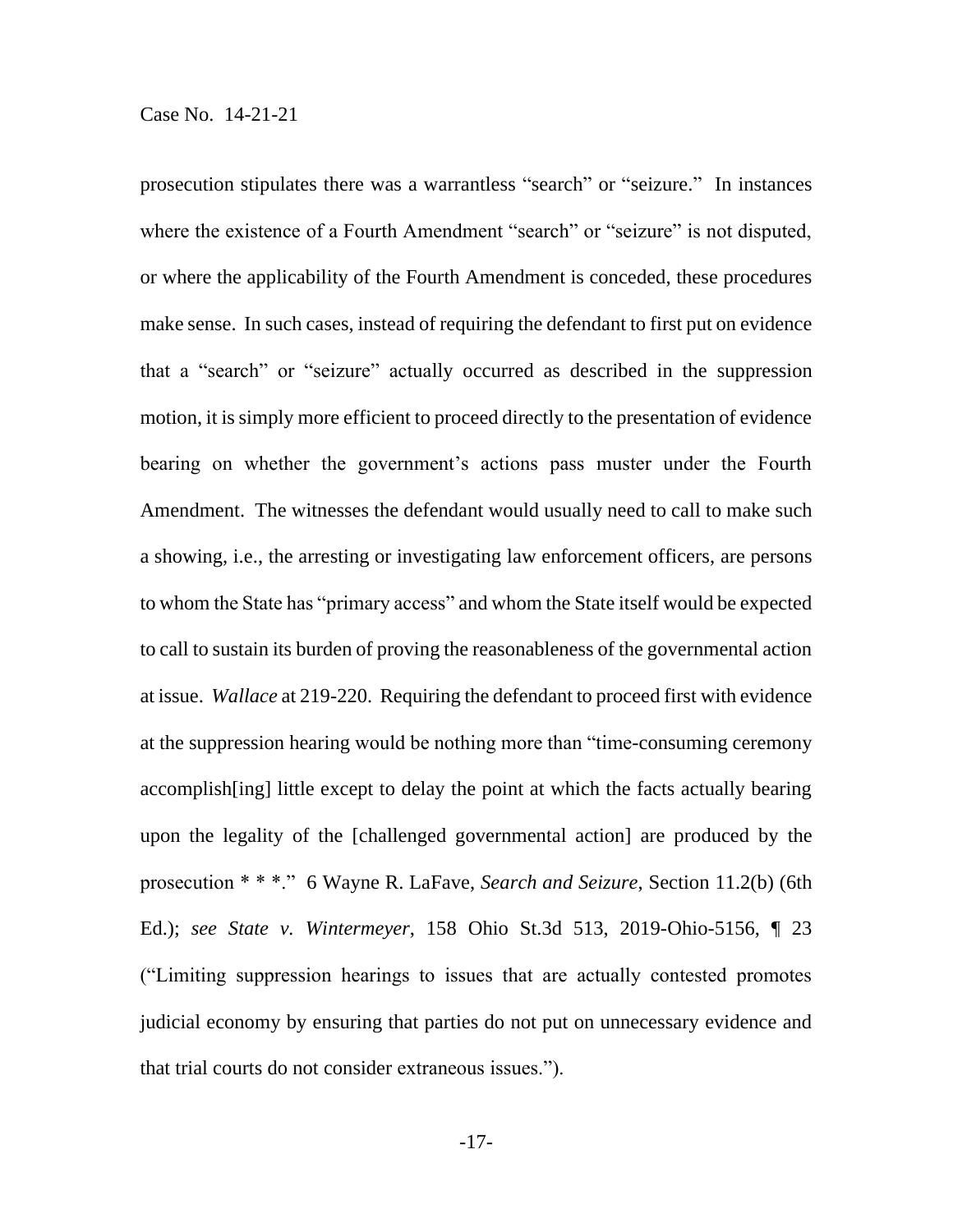**{¶23}** However, these procedures are less well adapted to cases, like the instant case, where a material, disputed issue is whether the Fourth Amendment is even implicated by the challenged governmental action. Where the court is called upon to make a threshold determination whether a "search" within the meaning of the Fourth Amendment even occurred, requiring the State to proceed first at the suppression hearing, with the burden of ultimately proving the reasonableness of the challenged governmental action, places the State in the odd position of having to produce evidence that its action was justified under a constitutional rule by which it might not have been restrained. The State might seek to discharge its burden by producing evidence demonstrating that there was no "search" within the meaning of the Fourth Amendment, but this may be particularly onerous for the State as the existence of a "search" within the meaning of the Fourth Amendment frequently turns on whether the defendant had a reasonable expectation of privacy, something "about which the defendant will be most knowledgeable." 6 LaFave, *Search and Seizure*, at Section 11.2(b). It is certainly more difficult for the State to prove that the defendant lacked a reasonable expectation of privacy than it is for the defendant to prove that he had such an expectation. *See Wallace*, 37 Ohio St.3d at 219-220.

**{¶24}** How then, in cases like the one presently before us, is the trial court to allocate the burden of proof at the suppression hearing? Some jurisdictions are explicit that in "was-there-a-search" cases, "a criminal defendant bears the burden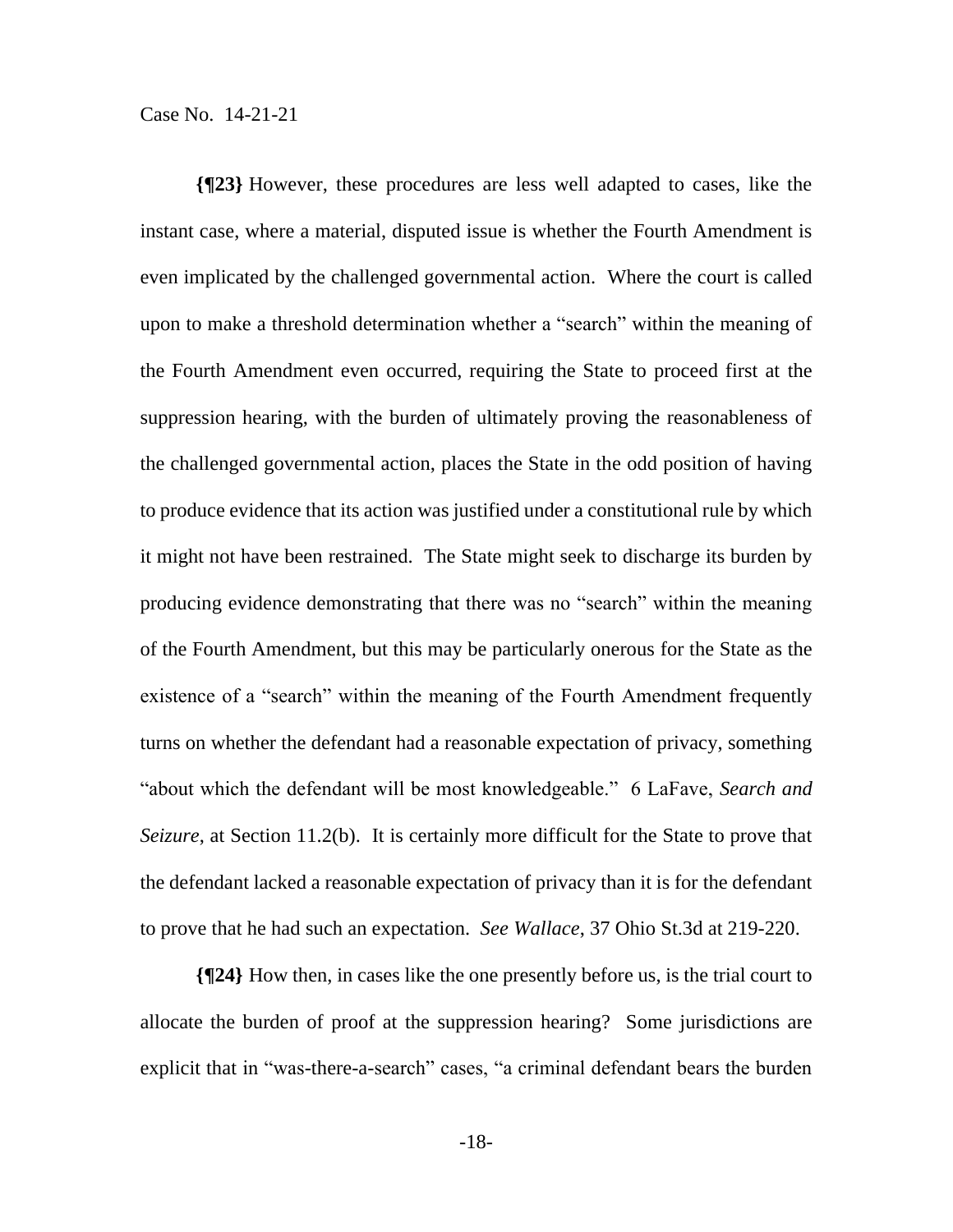of establishing both that he manifested a subjective expectation of privacy that was invaded by government action and that that expectation was legitimate." *State v. Rewolinski*, 159 Wis.2d 1, 16 (1990); *see, e.g.*, *United States v. Long*, 797 F.3d 558, 564-566 (8th Cir.2015); *United States v. Cavely*, 318 F.3d 987, 993-994 (10th Cir.2003); *United States v. French*, 291 F.3d 945, 951-955 (7th Cir.2002). Furthermore, although only in Justice O'Connor's concurrence in *Riley* was this burden expressly placed on the criminal defendant, courts and commentators alike have observed that the four-Justice plurality "clearly assumed what Justice O'Connor stated explicitly when it assumed the position of the state by reference to 'the record not suggesting otherwise.'" *Rewolinski* at 15; *see Riley v. State*, 549 So.2d 673, 674 (Fla.1989) (on remand from the Supreme Court's decision in *Riley*, opining that the four-Justice plurality had "implied that Riley had the obligation of supporting his claim[ed]" reasonable expectation of privacy); *Moss v. State*, 878 S.W.2d 632, 641 (Tex.App.1994); 6 LaFave, *Search and Seizure*, at Section 11.2(b), fn. 73.

**{¶25}** The burden-of-proof principles articulated in these cases exist in similar form in Ohio law, finding their clearest expression in the somewhat different context of Fourth Amendment standing. As the Supreme Court of Ohio has recognized, "to have standing to challenge a search \* \* \*, the defendant must have a reasonable expectation of privacy \* \* \*." *State v. Jackson*, 102 Ohio St.3d 380,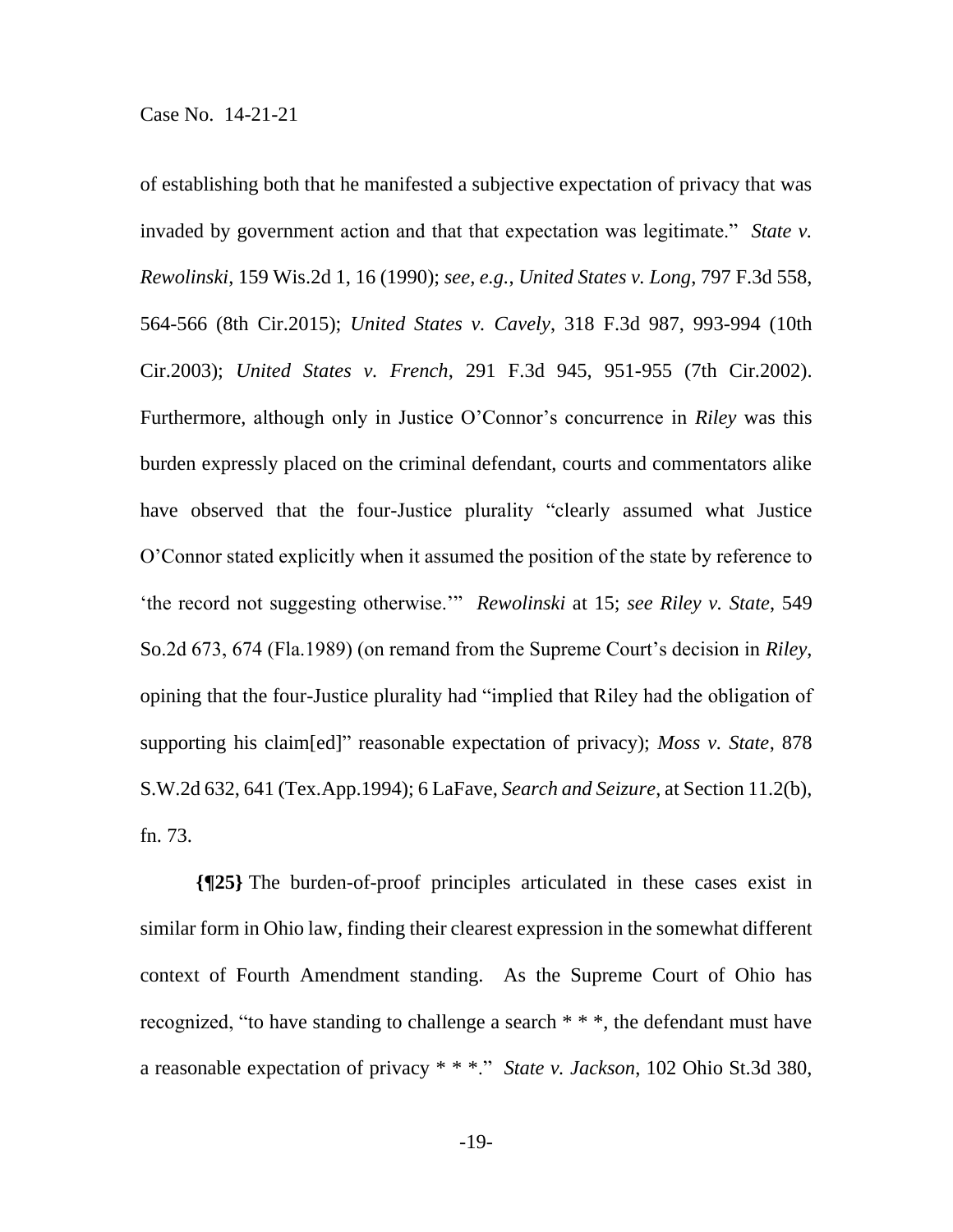2004-Ohio-3206, ¶ 8. "The defendant bears the burden of demonstrating that he possessed a legitimate expectation of privacy in the object of the search," which requires the defendant to demonstrate both that he had a subjective expectation of privacy and that his expectation was objectively reasonable. *State v. Emerson*, 134 Ohio St.3d 191, 2012-Ohio-5047, ¶ 16-17. However, the defendant is not put to this burden in each and every case. Instead, because Fourth Amendment standing is "an issue that must be established by the defendant *if it is disputed by the state*," the defendant's burden to "demonstrate Fourth Amendment standing is triggered only when the government argues that the defendant lacks a protected privacy interest affected by the search \* \* \*." (Emphasis sic.) *Wintermeyer*, 158 Ohio St.3d 513, 2019-Ohio-5156, at ¶ 13, 17, 20.

**{¶26}** Considering the foregoing, we conclude that in cases like the one before us—where the State, at the beginning of the suppression hearing, legitimately disputes the very existence of a Fourth Amendment "search" and requests explicitly that the defendant be charged with the burden of proof on the issue—the defendant bears the burden of proving at the suppression hearing that there was a "search" within the meaning of the Fourth Amendment. That is, the defendant must produce sufficient evidence at the suppression hearing to persuade the trial court that he had a subjective expectation of privacy that was invaded by the challenged governmental action and that his expectation of privacy was objectively reasonable.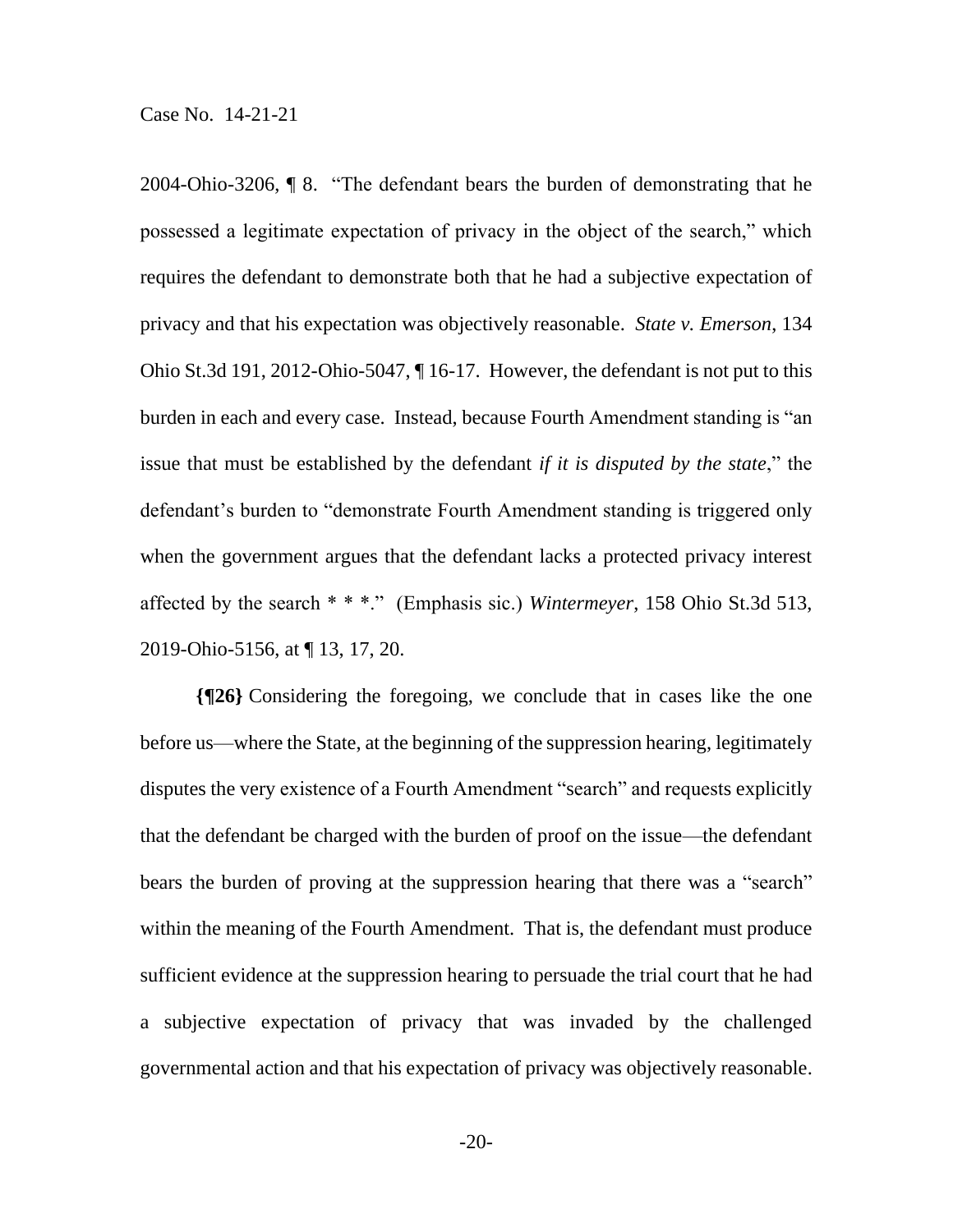If the defendant succeeds in establishing that the government performed a Fourth Amendment "search" and that the search was conducted without a warrant, the burden then shifts to the State to show the validity of the warrantless search. *See State v. Malott*, 79 Ohio App.3d 393, 398 (4th Dist.1992). This conclusion accords with *Riley*, is supported by substantial persuasive authority from outside of Ohio, and is consistent with Supreme Court of Ohio precedent.<sup>2</sup>

**{¶27}** Here, however, the trial court did not recognize that Jordan had the burden of proving at the suppression hearing that the helicopter surveillance constituted a "search" within the meaning of the Fourth Amendment. This was error on the part of the trial court.

## **iv. The trial court erred by granting Jordan's suppression motion because Jordan failed to prove that he had an objectively reasonable expectation of privacy that was invaded by the helicopter surveillance.**

**{¶28}** We turn now to the State's second assignment of error, wherein the State argues that the trial court erred by granting Jordan's motion to suppress evidence. In addressing the State's second assignment of error, we are conscious that, notwithstanding the trial court's allocation of the burden of proof at the suppression hearing, Jordan had the burden in this case of proving that he had a legitimate expectation of privacy as against the helicopter surveillance.

<sup>&</sup>lt;sup>2</sup> In so concluding, we decline to prescribe any specific procedure that trial courts must follow in cases such as this case. We leave such matters to the sound discretion of the trial court. *See State v. Malott*, 79 Ohio App.3d 393, 398 (4th Dist.1992). In a given case, the trial court might adopt procedures specially tailored to meet the particular needs of the case.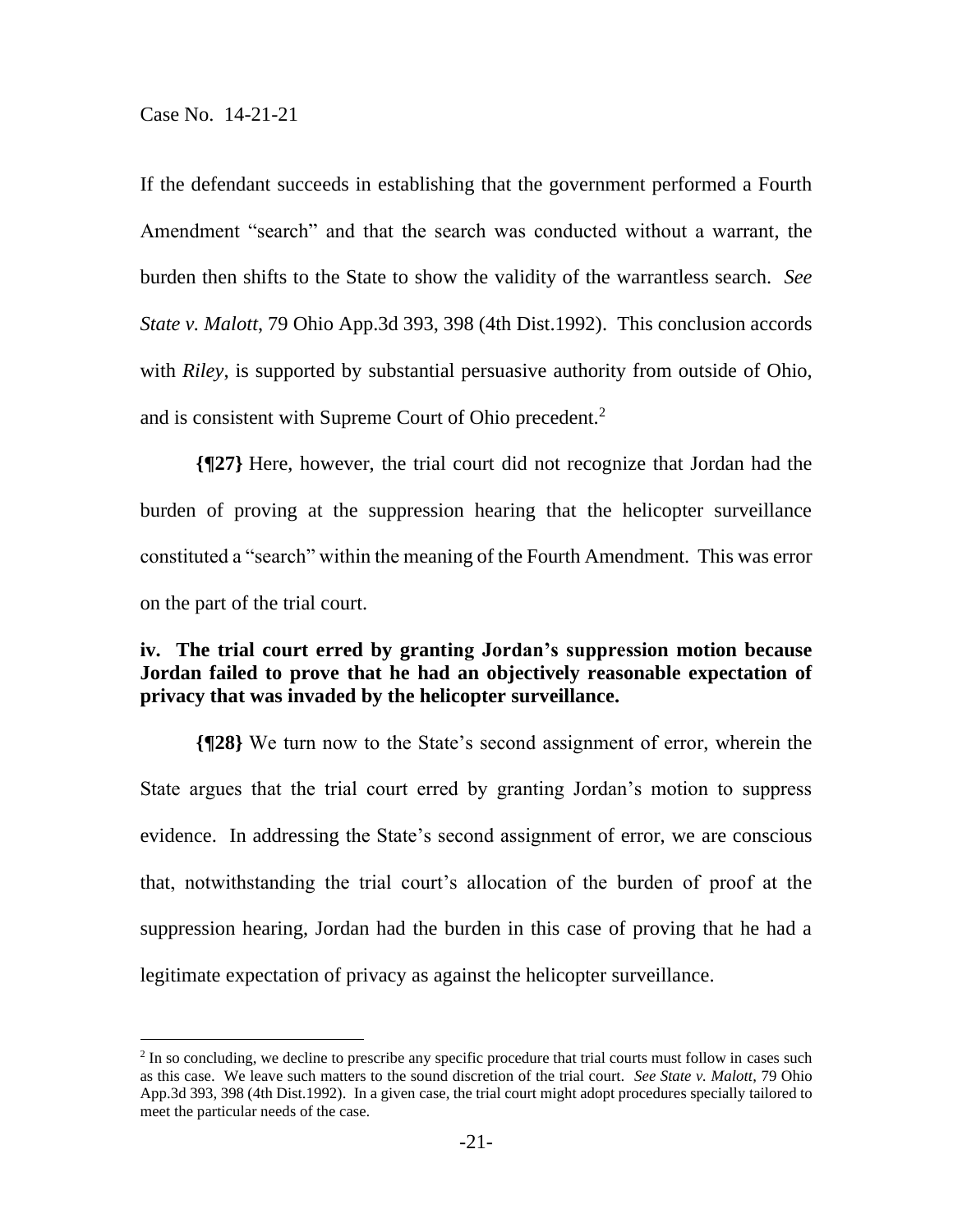**{¶29}** To begin, we acknowledge what is not disputed in this appeal. First, the State does not deny, and we do not doubt, that the area observed by the occupants of the police helicopter was within the curtilage of Jordan's property. Consequently, the area observed by the occupants of the police helicopter was, as a general matter, protected under the Fourth Amendment. *See State v. Duvernay*, 3d Dist. Allen No. 1-16-62, 2017-Ohio-4219, ¶ 11, 21 (noting that, subject to certain exceptions, an individual generally has a legitimate expectation of privacy protected by the Fourth Amendment in the curtilage of their home). Furthermore, the State does not claim that Jordan failed to prove that he had a subjective expectation of privacy in the area of his home's curtilage observed by the occupants of the helicopter. Based on the rural character of the environs, the large size of Jordan's property, and the fairly distant location of his house in relation to the nearest road, and giving due deference to the trial court's finding that "[n]o passer-by could view the plants growing in the curtilage of the property," we do not question that Jordan had a subjective expectation of privacy in the curtilage around his home.

**{¶30}** Thus, the only remaining issue, and the issue actually raised by the State, is whether Jordan carried his burden of establishing that his subjective expectation of privacy was objectively reasonable. In assessing the objective reasonableness of Jordan's expectation of privacy, we follow the analysis of *Riley* and focus on the evidence in the record relating to the following: (1) the police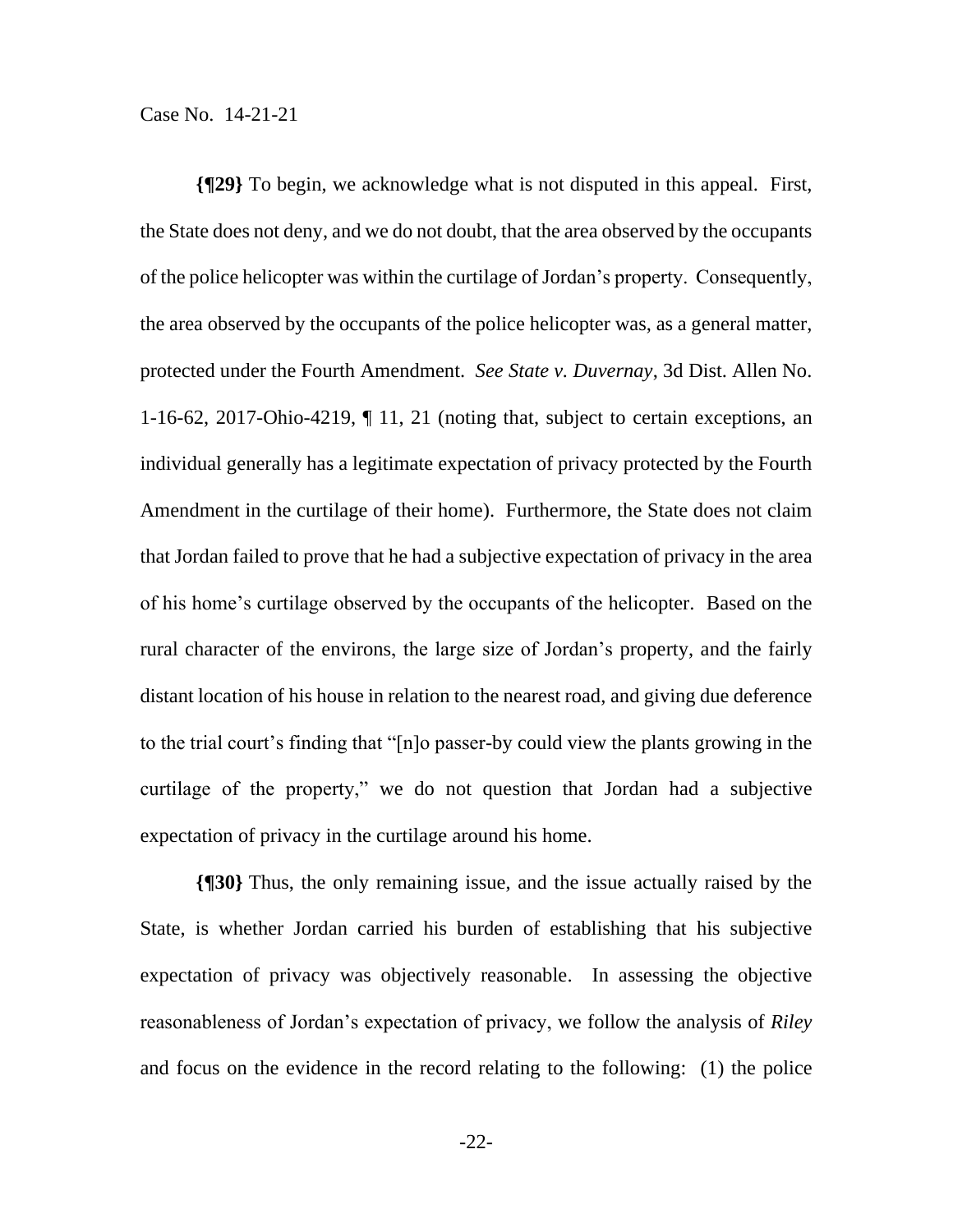helicopter's compliance with applicable FAA regulations; (2) the altitude at which the helicopter was flying; (3) the frequency or rarity of helicopter flights at that altitude; and (4) the extent to which the helicopter interfered with Jordan's normal use of his home or its curtilage, which involves a consideration of whether the occupants of the helicopter observed "intimate details connected with the use of the home or curtilage" and whether the helicopter created wind, dust, threat of injury, or undue noise. *Riley*, 488 U.S. at 451-452; *Id.* at 454-455 (O'Connor, J., concurring).

**{¶31}** First, there is no indication from the evidence presented at the suppression hearing that the police helicopter was operating in violation of FAA altitude, route, or safety regulations at the time the marijuana was observed in the curtilage of Jordan's home. In the proceedings below, Jordan did not challenge the helicopter's compliance with FAA regulations, and he does not assert such a claim in this appeal. Therefore, on this record, it appears the occupants of the police helicopter viewed the marijuana on Jordan's property from a lawful vantage point.

**{¶32}** Secondly, from the record and from the trial court's judgment entry, it is unclear exactly how high the helicopter was flying when the marijuana was observed.<sup>3</sup> At the suppression hearing, varying testimony was presented concerning the helicopter's altitude. The State's only witness, Detective Seth McDowell of the

 $3$  None of the occupants of the police helicopter, who presumably could have testified to the height at which the helicopter flew, were called to testify at the suppression hearing.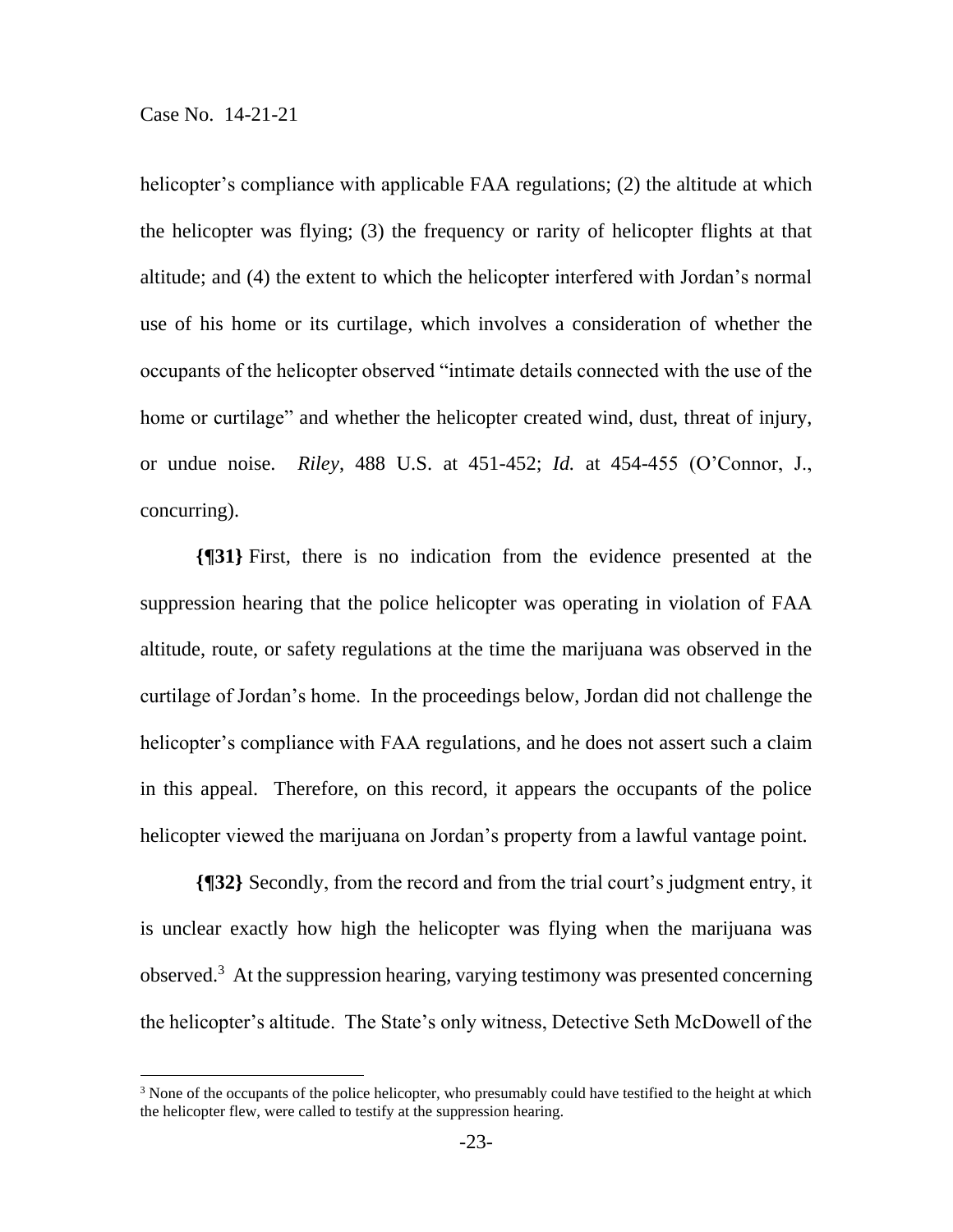Union County Sheriff's Department, testified that the helicopter was flying above "tree line" level and that, from the ground, he never observed the helicopter ascend or descend from the altitude at which it was flying throughout Union County. (Oct. 5, 2021 Tr. at 13-15, 17, 20, 23). According to Detective McDowell, he observed the helicopter flying at this altitude when he arrived at Jordan's property. (Oct. 5, 2021 Tr. at 15, 23). However, Detective McDowell acknowledged he lost visual contact with the helicopter as it flew toward Jordan's property and that he did not know "what was going on" with the helicopter at the "very moment" the marijuana was spotted. (Oct. 5, 2021 Tr. at 14, 20). One of Jordan's witnesses, his next-door neighbor Megan Respaldo, testified the helicopter "wasn't high up" and that "it was pretty low." (Oct. 5, 2021 Tr. at 36). She stated the helicopter had flown "right over" certain trees on or near Jordan's property and, using these trees as a reference point, estimated that the helicopter was hovering approximately 60 feet above the ground. (Oct. 5, 2021 Tr. at 40, 44). But on cross-examination, Respaldo testified that the horizontal distance between Jordan's house and a stand of trees behind the house, a space of 250-300 feet, was approximately equal to the height at which the helicopter was flying over Jordan's property. (Oct. 5, 2021 Tr. at 48-51). Finally, Jordan elicited testimony from Ralstad, who stated that the helicopter was flying "super low." (Oct. 5, 2021 Tr. at 70). In Ralstad's estimation, the helicopter was flying "higher than [the] roof," but no more than two times the height of Jordan's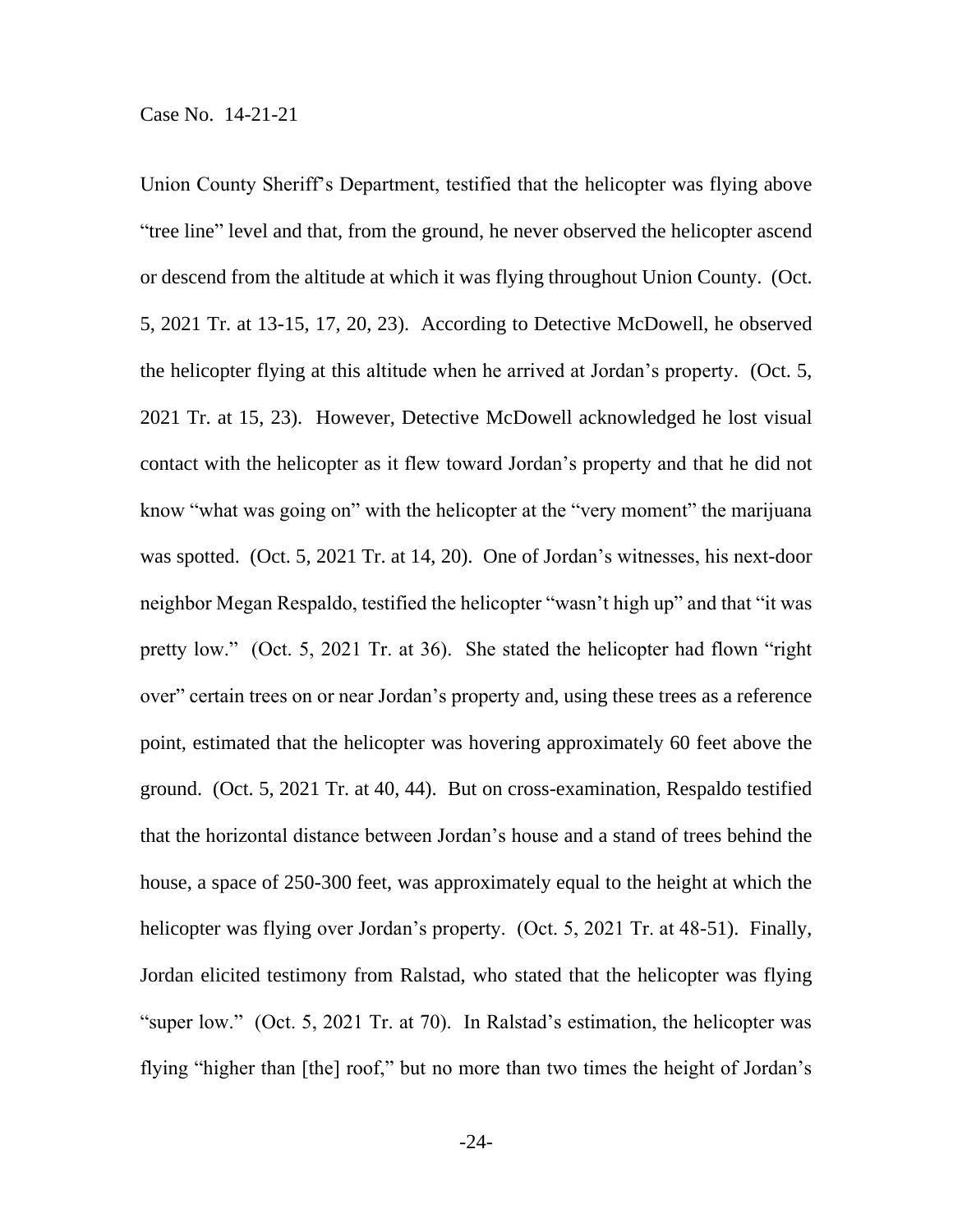house and low enough that someone could have "jumped out of the helicopter onto the ground" or hit the helicopter with a baseball with "maybe two" throws. (Oct. 5, 2021 Tr. at 71-73).

**{¶33}** In its judgment entry, the trial court noted the conflict in the evidence concerning the police helicopter's altitude. Nevertheless, it did not clearly resolve this conflict. Rather than finding that the helicopter was flying at or below 60 feet or that the helicopter was hovering 250-300 feet off the ground, either of which would have been supported by the evidence presented at the suppression hearing, the trial court found only that the helicopter was "extremely low" and that "it appeared to be less than 300 feet." Although these fairly equivocal findings are supported by evidence in the record, they are not dispositive of whether Jordan had an objectively reasonable expectation of privacy. The fact that a police helicopter was operated at or below 300 feet does not alone support a conclusion that the defendant had an objectively reasonable expectation of privacy that was invaded by the government's aerial surveillance. *See United States v. Warford*, 439 F.3d 836, 843-844 (8th Cir.2006) (concluding that aerial surveillance from a helicopter hovering 200-300 feet above the ground did not constitute a "search" under the Fourth Amendment); *United States v. Breza*, 308 F.3d 430, 433-435 (4th Cir.2002) (concluding that aerial observation from a helicopter flying at an altitude as low as 200 feet did not violate the Fourth Amendment); *United States v. Eight Firearms*,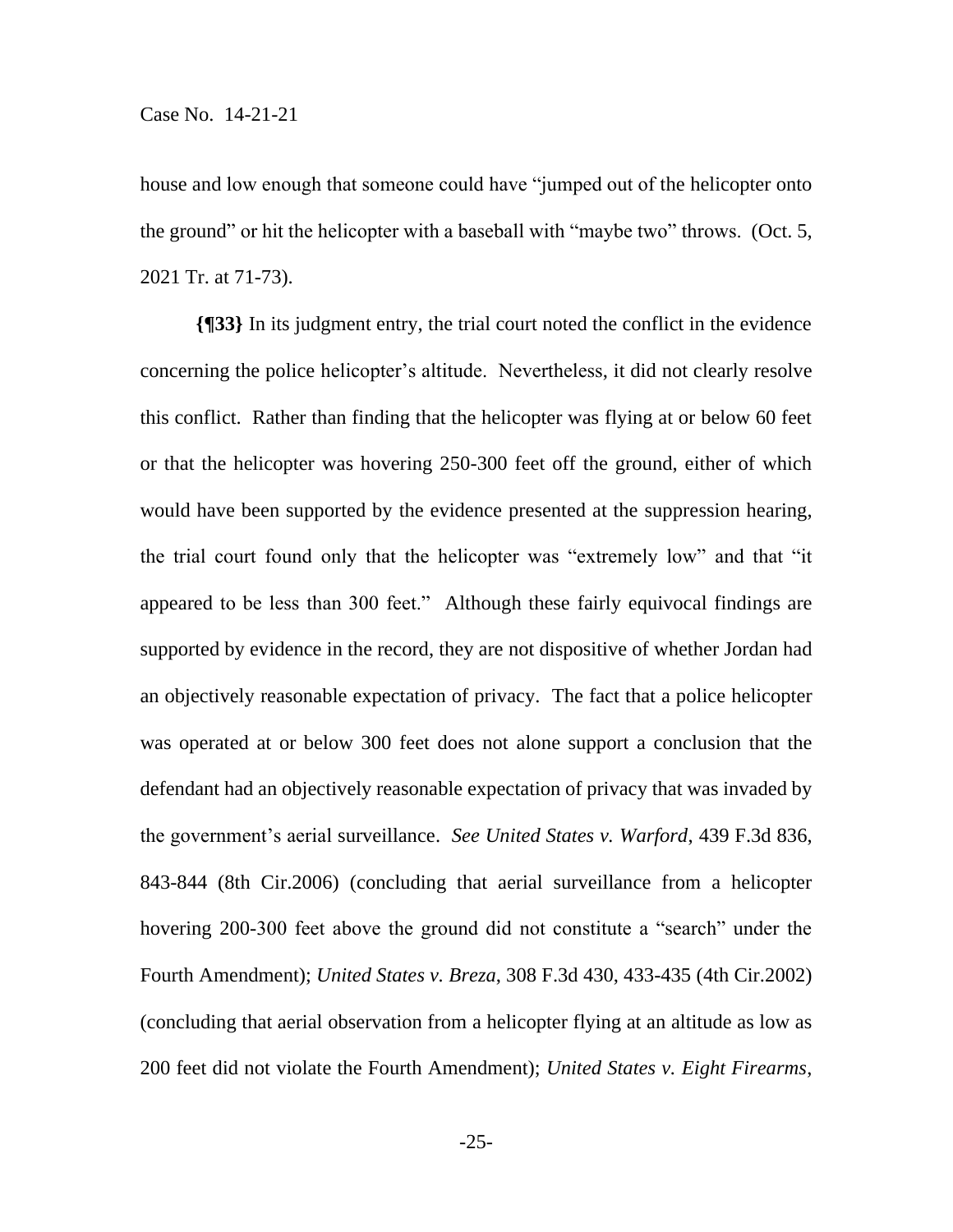881 F.Supp. 1074, 1078 (S.D.W.Va.1995) ("It is equally clear from the case law that a helicopter conducting aerial surveillance of marihuana growing in the claimant's backyard at an altitude as low as 100 feet is not violative of his Fourth Amendment rights.").

**{¶34}** With respect to the next consideration—the frequency or rarity of air travel at the altitude flown by the helicopter in this case—we conclude that, whatever the helicopter's exact altitude, Jordan failed to establish that flights below 300 feet are "so rare as to make aerial surveillance at that level unreasonable." *United States v. Boyster*, 436 F.3d 986, 992 (8th Cir.2006). In reaching this conclusion, we acknowledge that Respaldo and Ralstad both testified at the suppression hearing that they had never before observed an aircraft flying that low over the area surrounding Jordan's house. (Oct. 5, 2021 Tr. at 45, 75). However, in *Riley*, both the four-Justice plurality and Justice O'Connor appeared to frame the inquiry in terms of the general frequency of public use of airspace at a particular altitude, not the regularity of air traffic at that altitude over the defendant's property specifically. *See Riley*, 488 U.S. at 451 ("[T]here is nothing in the record or before us to suggest that helicopters flying at 400 feet are sufficiently rare *in this country* \* \* \*.") (Emphasis added.); *Id.* at 455 (O'Connor, J., concurring) ("[I]f the public can *generally be expected to travel over residential backyards* at an altitude of 400 feet, Riley cannot reasonably expect his curtilage to be free from such aerial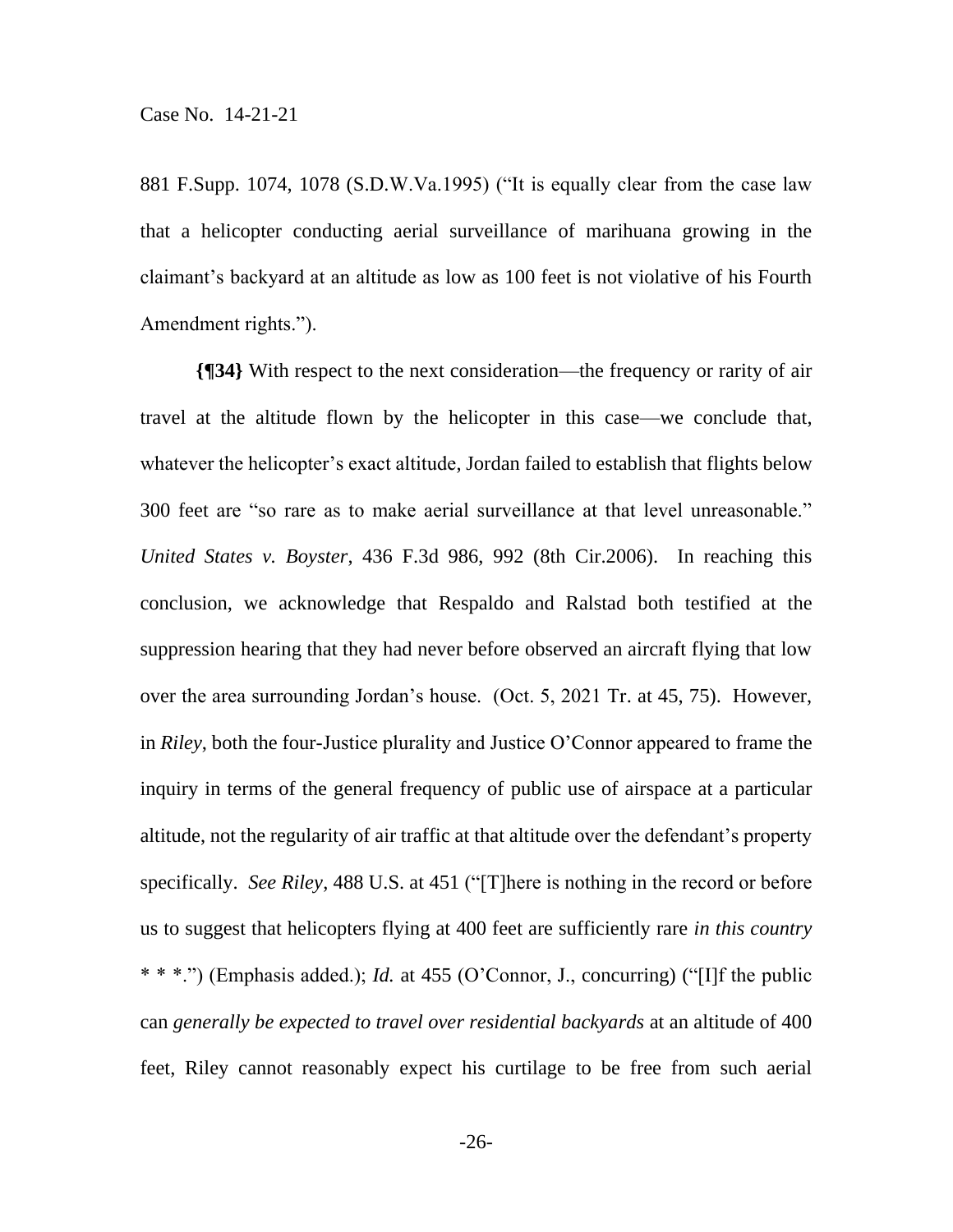observation.") (Emphasis added.). Even if fully credited, Respaldo's and Ralstad's testimonies concern only the frequency of low-altitude air travel over their residences and are thus of scant value in answering the relevant question of how regularly the general public can be expected to travel over residential backyards at the altitude flown by the police helicopter in this case.

**{¶35}** Lastly, while testimony elicited by Jordan at the suppression hearing showed that the police helicopter caused some ground-level disruptions at and around Jordan's property, these disruptions appear to have been relatively minor and of short duration. On this point, the trial court's judgment entry includes only a few relevant findings of fact. Specifically, the trial court noted little more from Respaldo's testimony than "it sounded like a war" outside and that the helicopter "would wake someone up." (*See* Oct. 5, 2021 Tr. at 37). However, in addition to the testimony referenced by the trial court in its journal entry, Respaldo testified that the helicopter caused her animals to "freak out," that her children were scared, that she did not leave her house, and that she would not have felt comfortable taking her children into her backyard while the helicopter was flying overhead. (Oct. 5, 2021 Tr. at 38, 42-43, 45). She further stated that her walls were shaking "not like extreme, but  $* * * a$  little bit." (Oct. 5, 2021 Tr. at 37).

**{¶36}** Ralstad's testimony was similar to Respaldo's insofar as Ralstad testified that the helicopter was "pretty loud," that she did not go into Jordan's

-27-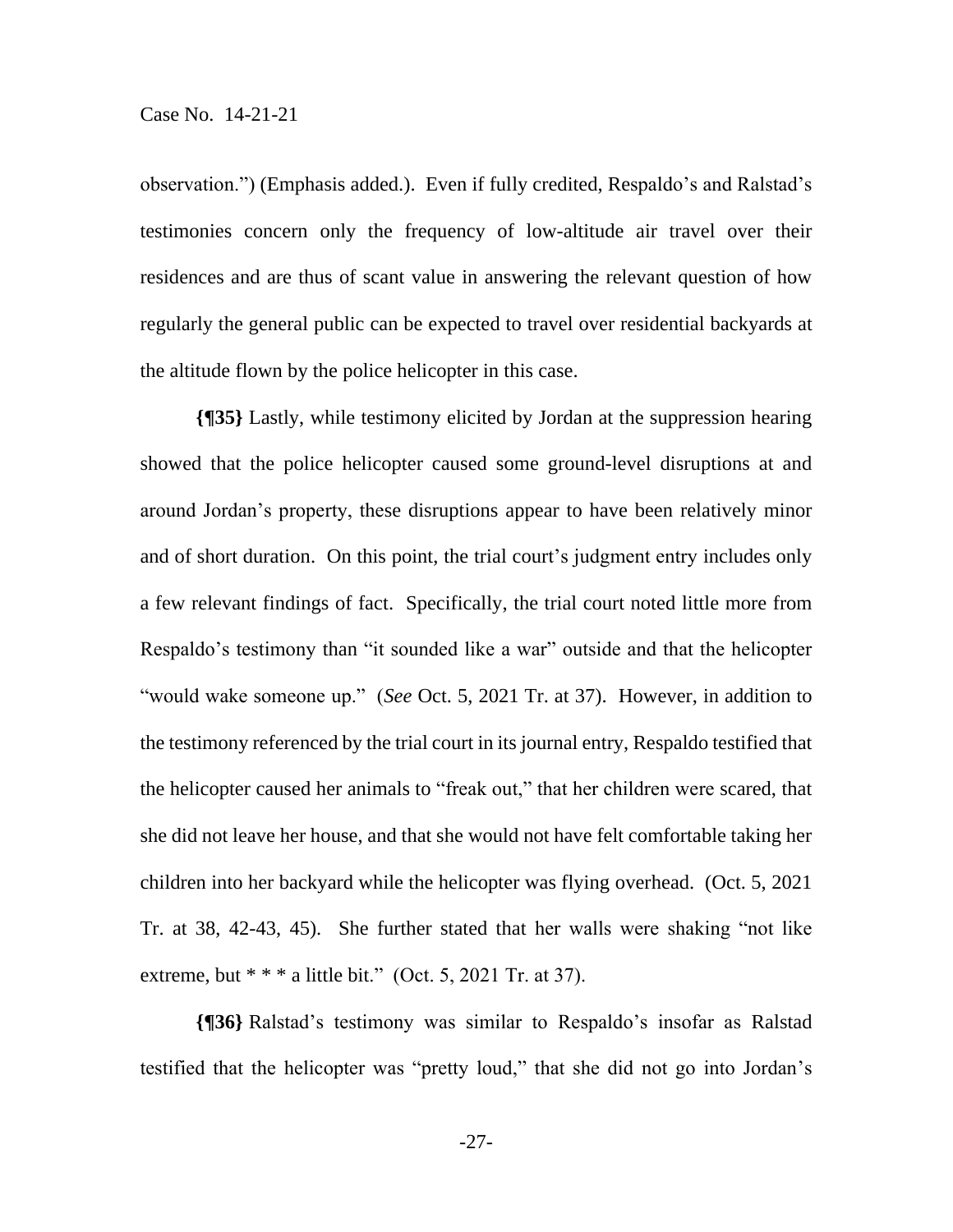backyard while the helicopter was circling above, and that she would not have felt comfortable using Jordan's backyard with the helicopter flying at that height. (Oct. 5, 2021 Tr. at 69, 73-75). Importantly, Ralstad also said that the noise from the helicopter did "[n]ot really" reverberate or cause any changes in Jordan's house and that while she "felt the vibration,  $***$  nothing moved." (Oct. 5, 2021 Tr. at 69). Similarly, Respaldo testified that she did not "notice any dust or anything being kicked up from the helicopter blades." (Oct. 5, 2021 Tr. at 42). Ralstad confirmed that the helicopter did not "move any trees or debris" and that it did not "affect [Jordan's] yard in any way." (Oct. 5, 2021 Tr. at 74).

**{¶37}** Accepting Respaldo's and Ralstad's testimonies as true, there is no indication that the police helicopter interfered significantly with Jordan's normal use of his property. There is no evidence in the record suggesting that the occupants of the helicopter observed any intimate details connected with Jordan's use of his home or curtilage. Furthermore, although Respaldo's and Ralstad's testimonies establish that the helicopter caused loud noise, their testimonies also demonstrate that the helicopter was operated in a way that did not imperil the safety of those on the ground below. The helicopter caused negligible vibration inside of Respaldo's home and Jordan's home, and it did not destroy any property, throw around debris, or kick up dust.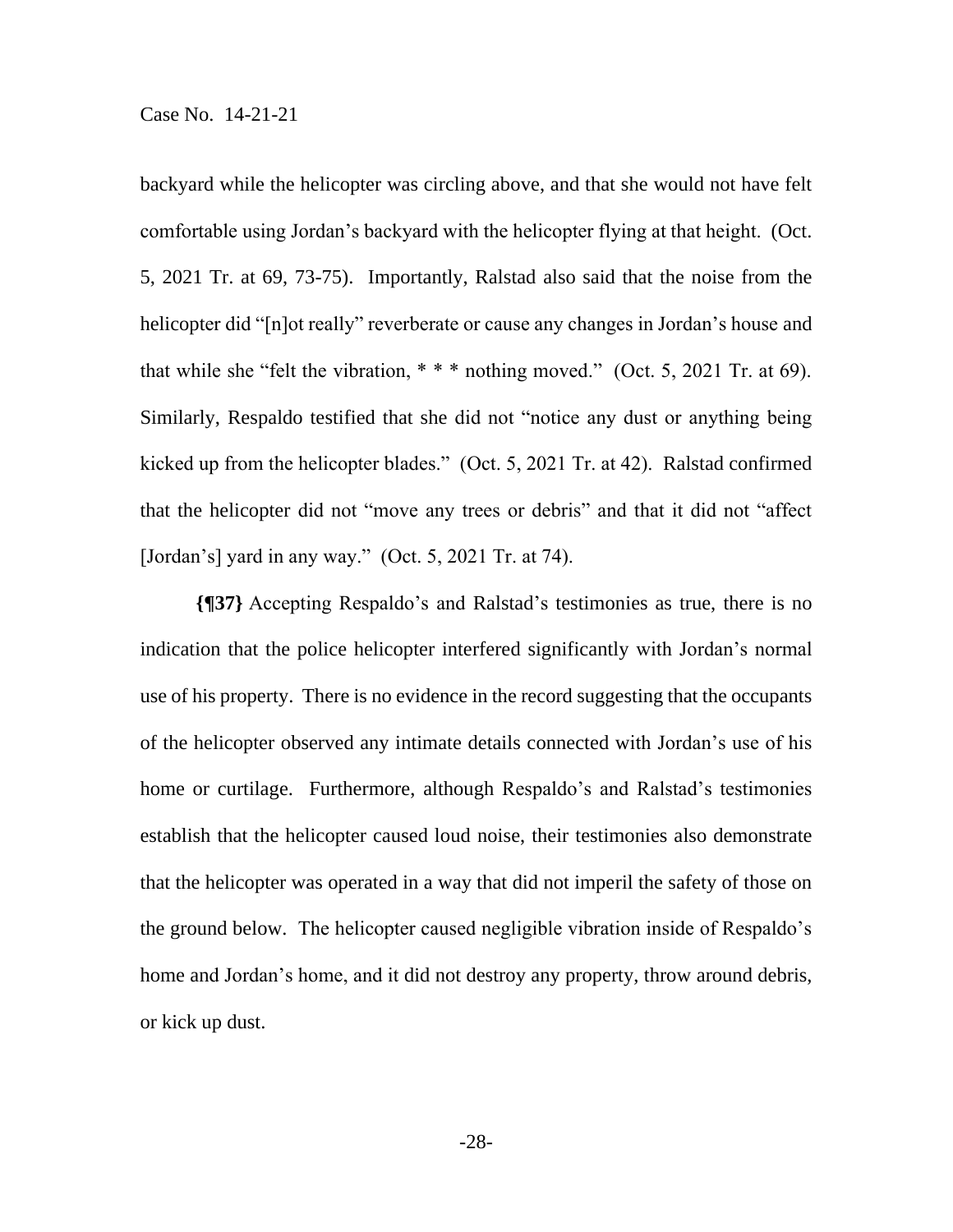**{¶38}** In summary, it was Jordan's burden to prove that he had an objectively reasonable expectation that the curtilage of his home would be protected from observation by aircraft traveling at the altitude at which the police helicopter was flying in this case. There is nothing in the record to show that the helicopter was not in compliance with relevant FAA regulations or that the occupants of the helicopter observed the curtilage of Jordan's home from an unlawful vantage point. Although these facts do not alone validate the aerial surveillance, Jordan failed to produce evidence showing that the general public rarely uses airspace at the altitude flown by the helicopter in this case. In addition, the evidence introduced by Jordan at the suppression hearing showed that, at most, the helicopter interfered minimally with the normal use of his property. Therefore, considering all of these factors together, we conclude that Jordan did not carry his burden of proving that he had an objectively reasonable expectation of privacy as against the aerial surveillance in this case. Consequently, because Jordan failed to prove that the aerial surveillance in this case was even a "search" within the meaning of the Fourth Amendment, the trial court erred by granting Jordan's motion to suppress evidence.<sup>4</sup>

**{¶39}** The State's first and second assignments of error are sustained.

# **B. Third Assignment of Error: Did the trial court err by applying the exclusionary rule in this case?**

<sup>&</sup>lt;sup>4</sup> As noted earlier, the trial court did not address Jordan's claim that Ralstad's consent to the search of his property was invalid. We express no opinion on that issue.